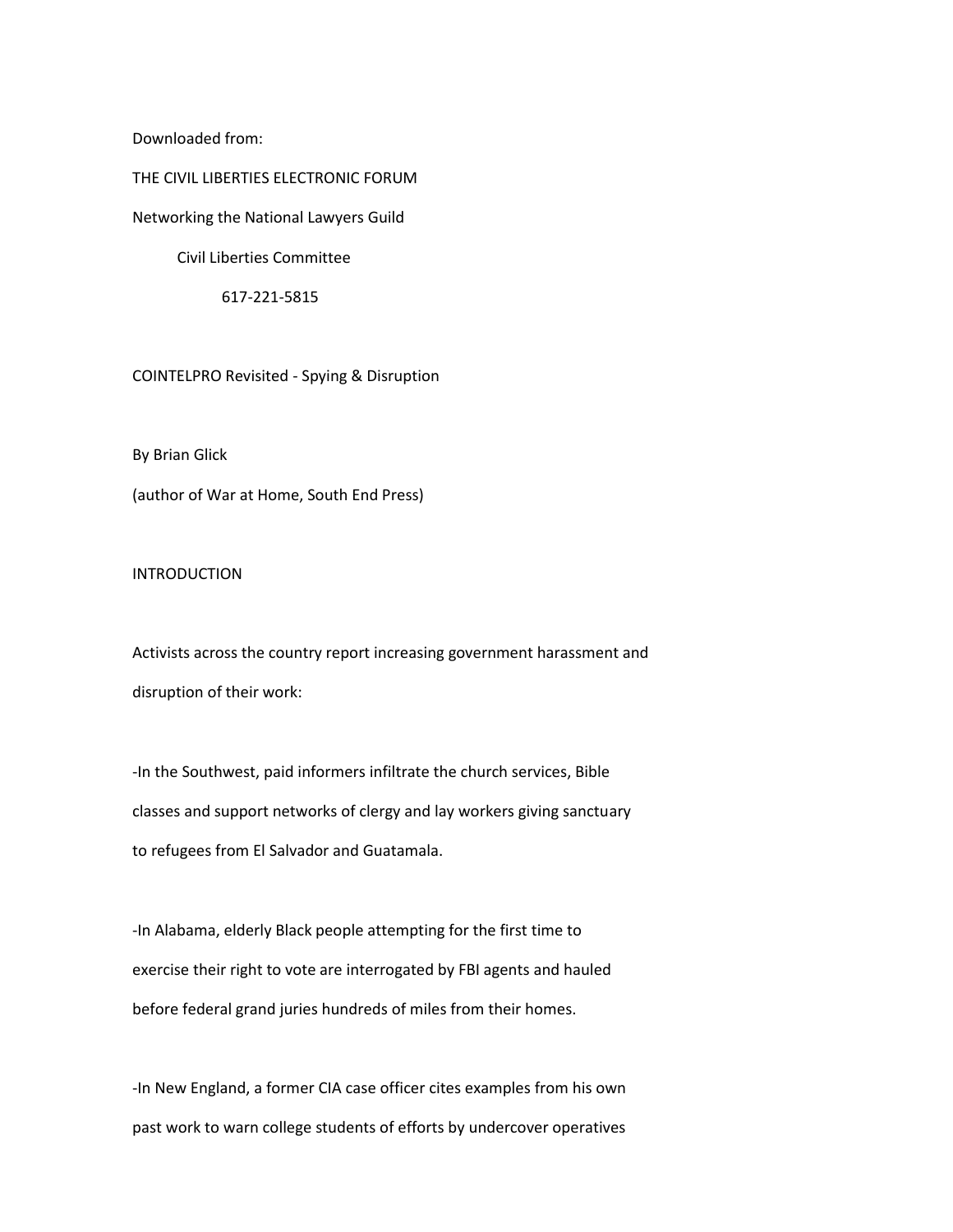to misdirect and discredit protests against South African and US racism.

-In the San Francisco Bay Area, activists planning anti-nuclear civil disobedience learn that their meetings have been infiltrated by the US Navy.

-In Detroit, Seattle, and Philadelphia, in Cambridge, MA, Berkeley,CA., Phoenix, AR., and Washington, DC., churches and organizations opposing US policies in Central America report obviously political break-ins in which important papers are stolen or damaged, while money and valuables are left untouched. License plates on a car spotted fleeing one such office have been traced to the US National Security Agency.

-In Puerto Rico, Texas and Massachusetts, labor leaders, community organizers, writers and editors who advocate Puerto Rican independence are branded by the FBI as "terrorists," brutally rounded-up in the middle of the night, held incommunicado for days and then jailed under new preventive detention laws.

-The FBI puts the same "terrorist" label on opponents of US intervention in El Salvador, but refuses to investigate the possibility of a political conspiracy behind nation-wide bombings of abortion clinics.

-Throughout the country, people attempting to see Nicaragua for themselves find their trips disrupted, their private papers confiscated, and their homes and offices plagued by FBI agents who demand detailed personal and political information.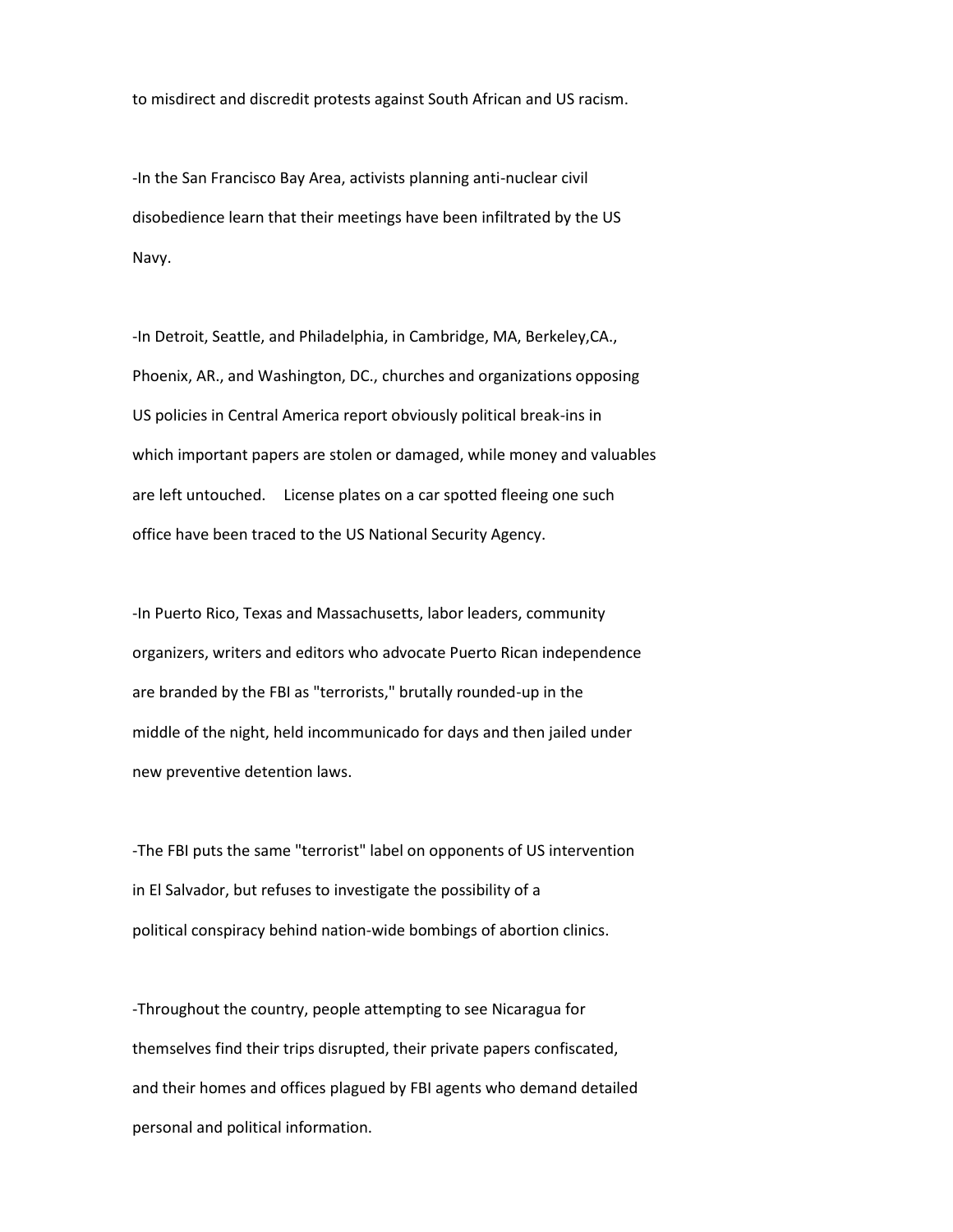These kinds of government tactics violate our fundamental constitutional rights. They make it enormously difficult to sustain grass-roots organizing. They create an atmosphere of fear and distrust which undermines any effort to challenge official policy.

Similar measures were used in the 1960s as part of a secret FBI program known as "COINTELPRO." COINTELPRO was later exposed and officially ended. But the evidence shows that it actually persisted and that clandestine operations to discredit and disrupt opposition movements have become an institutional feature of national and local government in the US. This pamphlet is designed to help current and future activists learn from the history of COINTELPRO, so that our movements can better withstand such attack.

The first section gives a brief overview of what we know the FBI did in the 60s. It explains why we can expect similar government intervention in the 80s and beyond, and offers general guidelines for effective response.

The main body of the pamphlet describes the specific methods which have previously been used to undermine domestic dissent and suggests steps we can take to limit or deflect their impact.

A final chapter explores ways to mobilize broad public protest against this kind of repression.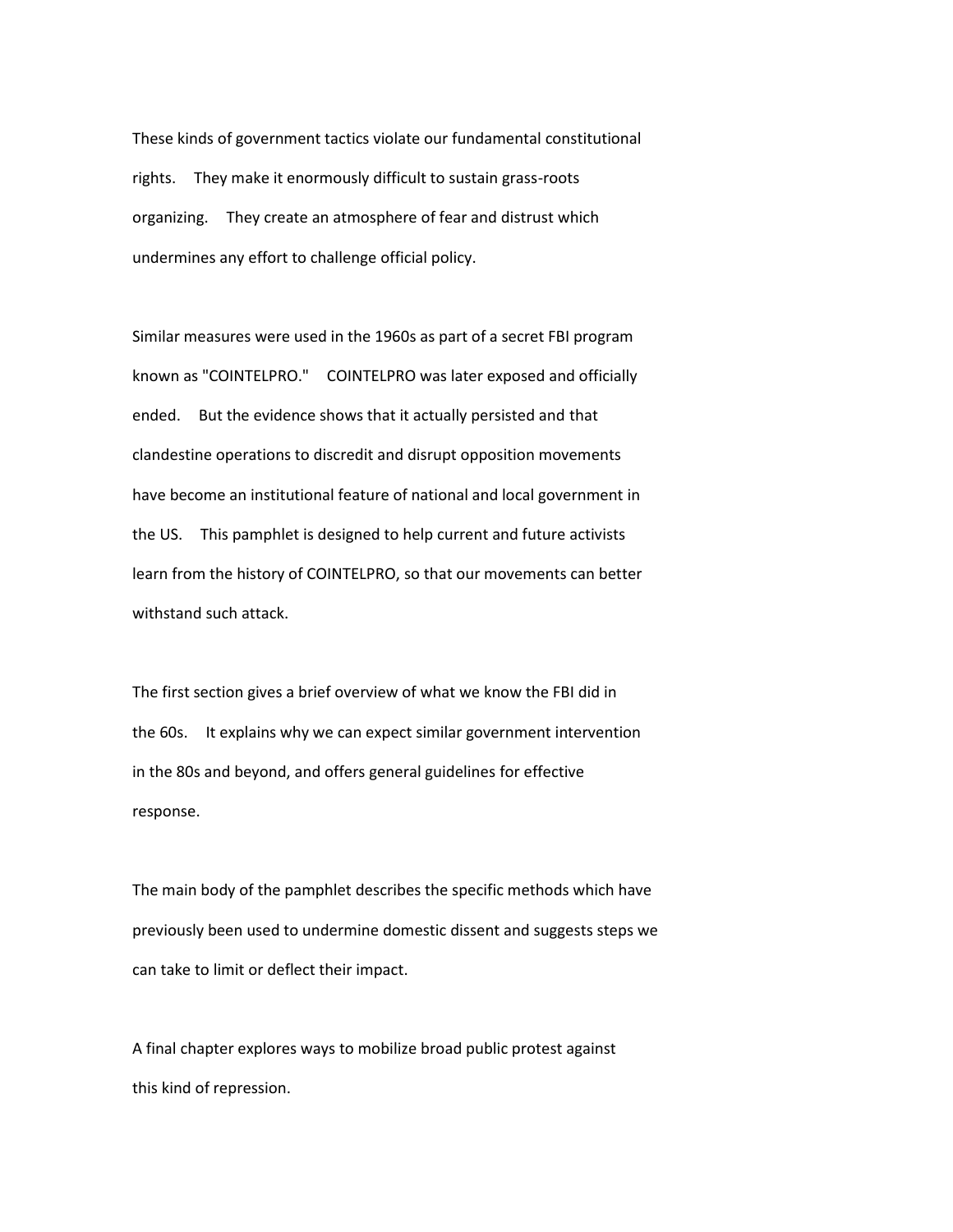Further readings and groups that can help are listed in back. The pamphlet's historical analysis is based on confidential internal documents prepared by the FBI and police during the 60s.

It also draws on the post-60s confessions of disaffected government agents, and on the testimony of public officials before Congress and the courts. Though the information from these sources is incomplete, and much of what was done remains secret, we now know enough to draw useful lessons for future organizing.

The suggestions included in the pamphlet are based on the author's 20 years experience as an activist and lawyer, and on talks with long-time organizers in a broad range of movements. They are meant to provide starting points for discussion, so we can get ready before the pressure intensifies. Most are a matter of common sense once the methodology of covert action is understood. Please take these issues seriously. Discuss the recommendations with other activists. Adapt them to the conditions you face. Point out problems and suggest other approaches.

It is important that we begin now to protect our movements and ourselves.

A HISTORY TO LEARN FROM

WHAT WAS COINTELPRO?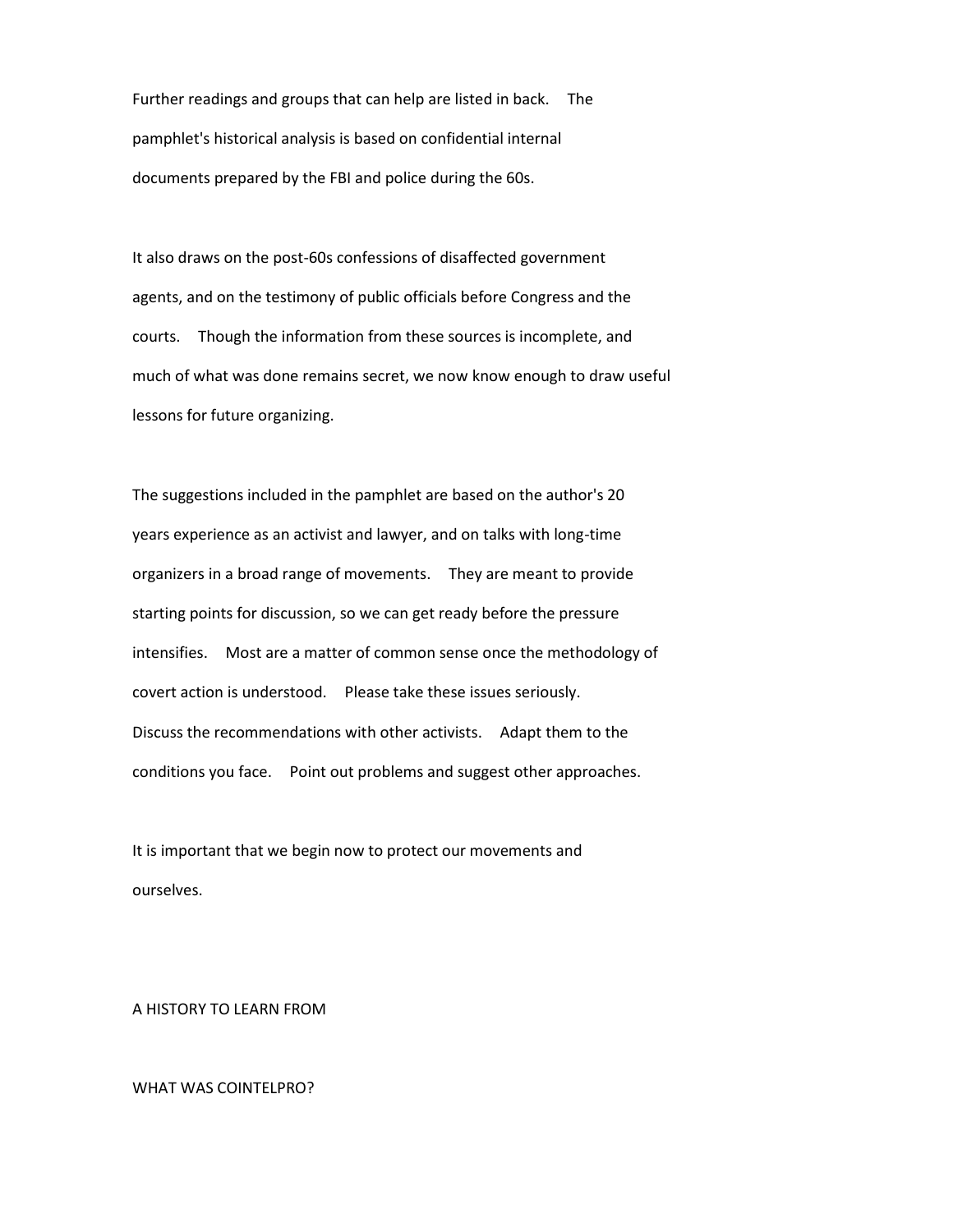"COINTELPRO" was the FBI's secret program to undermine the popular upsurge which swept the country during the 1960s. Though the name stands for "Counterintelligence Program," the targets were not enemy spies. The FBI set out to eliminate "radical" political opposition inside the US. When traditional modes of repression (exposure, blatant harassment, and prosecution for political crimes) failed to counter the growing insurgency, and even helped to fuel it, the Bureau took the law into its own hands and secretly used fraud and force to sabotage constitutionally- protected political activity. Its methods ranged far beyond surveillance, and amounted to a domestic version of the covert action for which the CIA has become infamous throughout the world.

### HOW DO WE KNOW ABOUT IT?

COINTELPRO was discovered in March, 1971, when secret files were removed from an FBI office and released to news media. Freedom of Information requests, lawsuits, and former agents' public confessions deepened the exposure until a major scandal loomed. To control the damage and re-establish government legitimacy in the wake of Vietnam and Watergate, Congress and the courts compelled the FBI to reveal part of what it had done and to promise it would not do it again. Much of what has been learned, and copies of some of the actual documents, can be found in the readings listed at the back of this pamphlet.

### HOW DID IT WORK?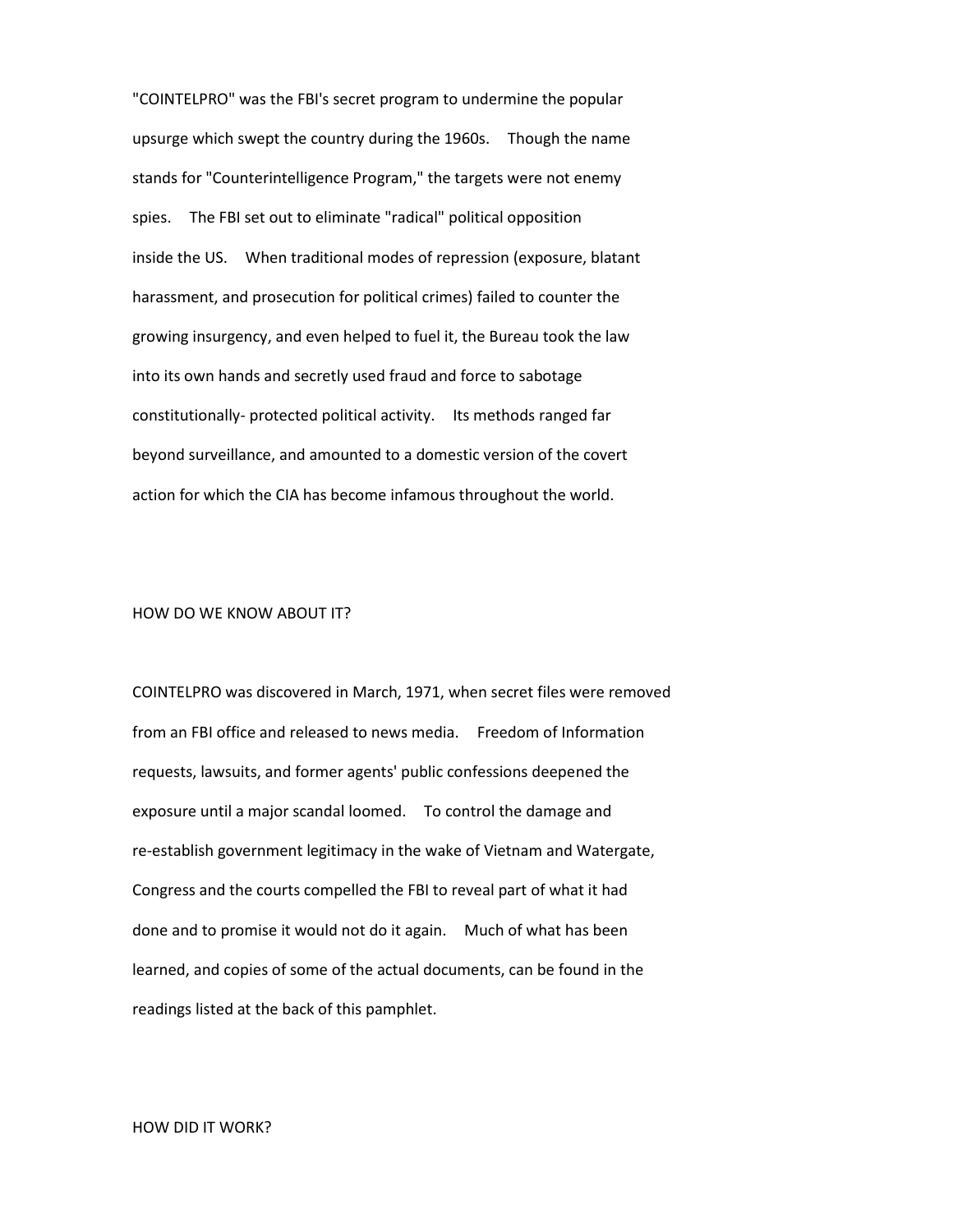The FBI secretly instructed its field offices to propose schemes to "misdirect, discredit, disrupt and otherwise neutralize "specific individuals and groups. Close coordination with local police and prosecutors was encouraged. Final authority rested with top FBI officials in Washington, who demanded assurance that "there is no possibility of embarrassment to the Bureau." More than 2000 individual actions were officially approved. The documents reveal three types of methods:

1. Infiltration: Agents and informers did not merely spy on political activists. Their main function was to discredit and disrupt. Various means to this end are analyzed below.

2. Other forms of deception: The FBI and police also waged psychological warfare from the outside--through bogus publications, forged correspondence, anonymous letters and telephone calls, and similar forms of deceit.

3. Harassment, intimidation and violence: Eviction, job loss, break-ins, vandalism, grand jury subpoenas, false arrests, frame- ups, and physical violence were threatened, instigated or directly employed, in an effort to frighten activists and disrupt their movements. Government agents either concealed their involvement or fabricated a legal pretext. In the case of the Black and Native American movements, these assaults--including outright political assassinations--were so extensive and vicious that they amounted to terrorism on the part of the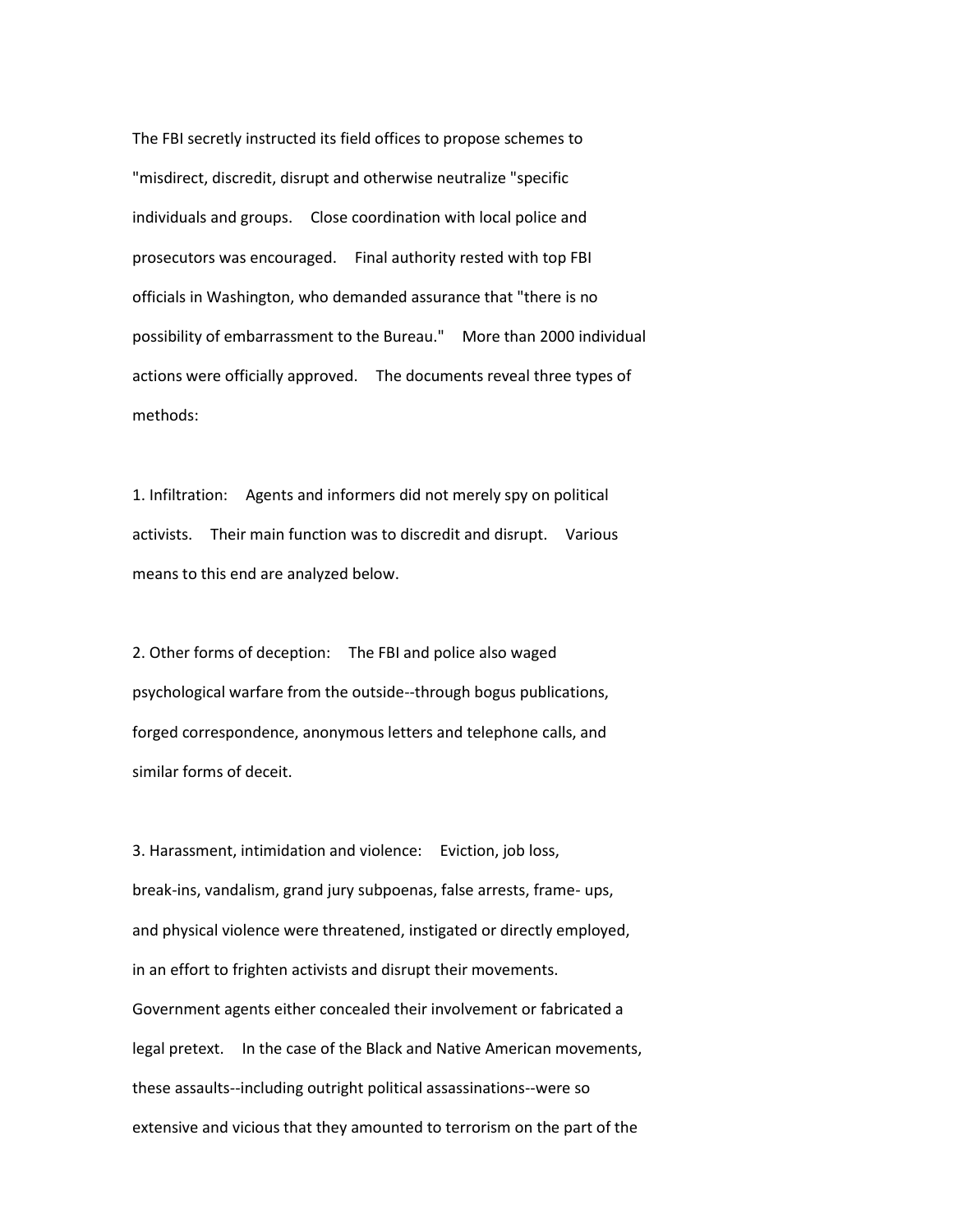government.

### WHO WERE THE MAIN TARGETS?

The most intense operations were directed against the Black movement, particularly the Black Panther Party. This resulted from FBI and police racism, the Black community's lack of material resources for fighting back, and the tendency of the media--and whites in general--to ignore or tolerate attacks on Black groups. It also reflected government and corporate fear of the Black movement because of its militance, its broad domestic base and international support, and its historic role in galvanizing the entire Sixties' upsurge. Many other activists who organized against US intervention abroad or for racial, gender or class justice at home also came under covert attack. The targets were in no way limited to those who used physical force or took up arms. Martin Luther King, David Dellinger, Phillip Berrigan and other leading pacifists were high on the list, as were projects directly protected by the Bill of Rights, such as alternative newspapers.

The Black Panthers came under attack at a time when their work featured free food and health care and community control of schools and police, and when they carried guns only for deterrent and symbolic purposes. It was the terrorism of the FBI and police that eventually provoked the Panthers to retaliate with the armed actions that later were cited to justify their repression.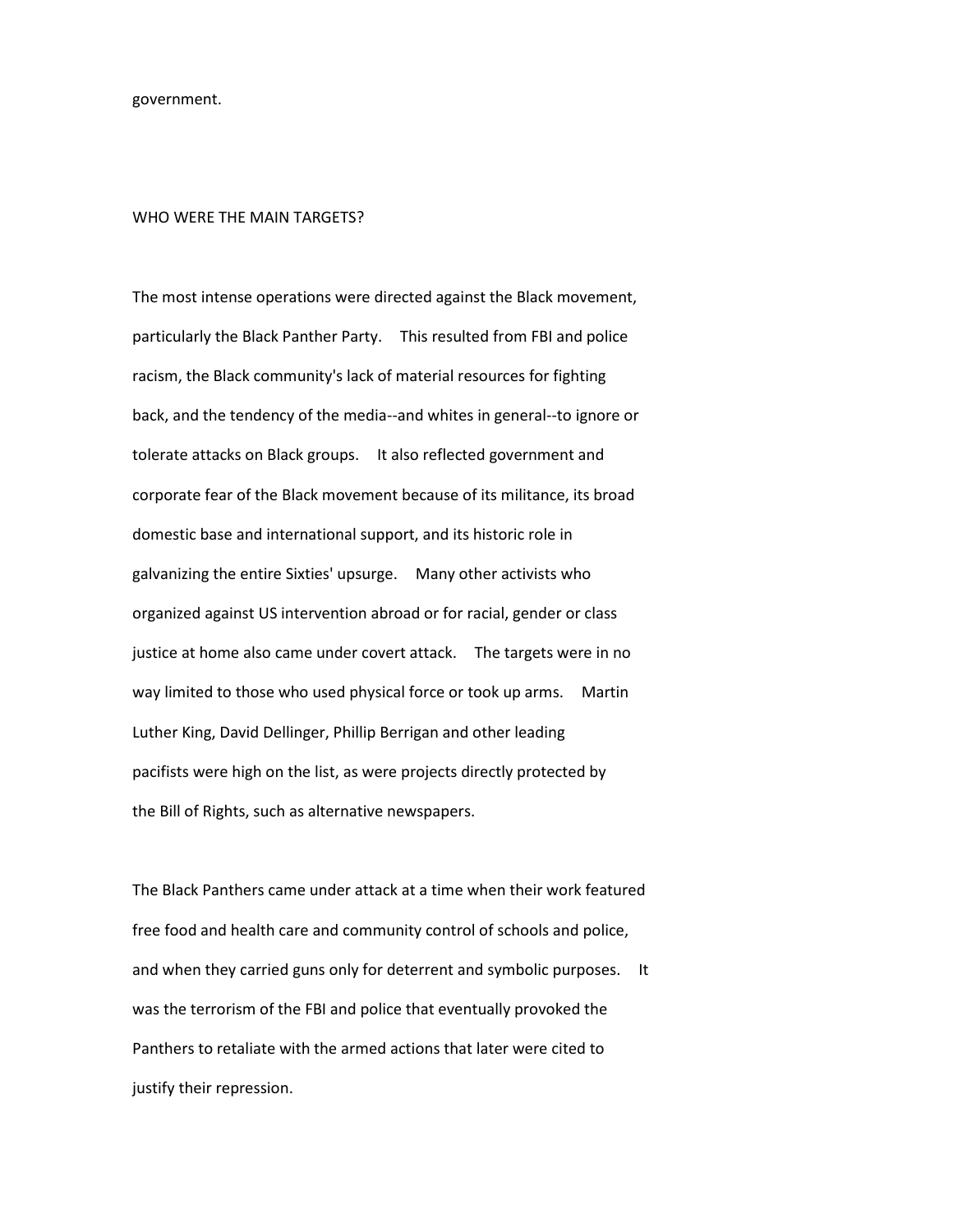Ultimately the FBI disclosed six official counterintelligence programs: Communist Party-USA (1956-71); "Groups Seeking Independence for Puerto Rico" (1960-71); Socialist Workers Party (1961-71); "White Hate Groups" (1964-71); "Black Nationalist Hate Groups" (1967-71); and "New Left" (1968- 71).The latter operations hit anti-war, student, and feminist groups. The "Black Nationalist" caption actually encompassed Martin Luther King and most of the civil rights and Black Power movements. The "white hate" program functioned mainly as a cover for covert aid to the KKK and similar right-wing vigilantes, who were given funds and information, so long as they confined their attacks to COINTELPRO targets. FBI documents also reveal covert action against Native American, Chicano, Phillipine, Arab- American, and other activists, apparently without formal Counterintelligence programs.

# WHAT EFFECT DID IT HAVE?

COINTELPRO's impact is difficult to fully assess since we do not know the entire scope of what was done (especially against such pivotal targets as Malcolm X, Martin Luther King, SNCC and SDS),and we have no generally accepted analysis of the Sixties. It is clear,however, that:

-COINTELPRO distorted the public's view of radical groups in a way that helped to isolate them and to legitimize open political repression.

-It reinforced and exacerbated the weaknesses of these groups, making it very difficult for the inexperienced activists of the Sixties to learn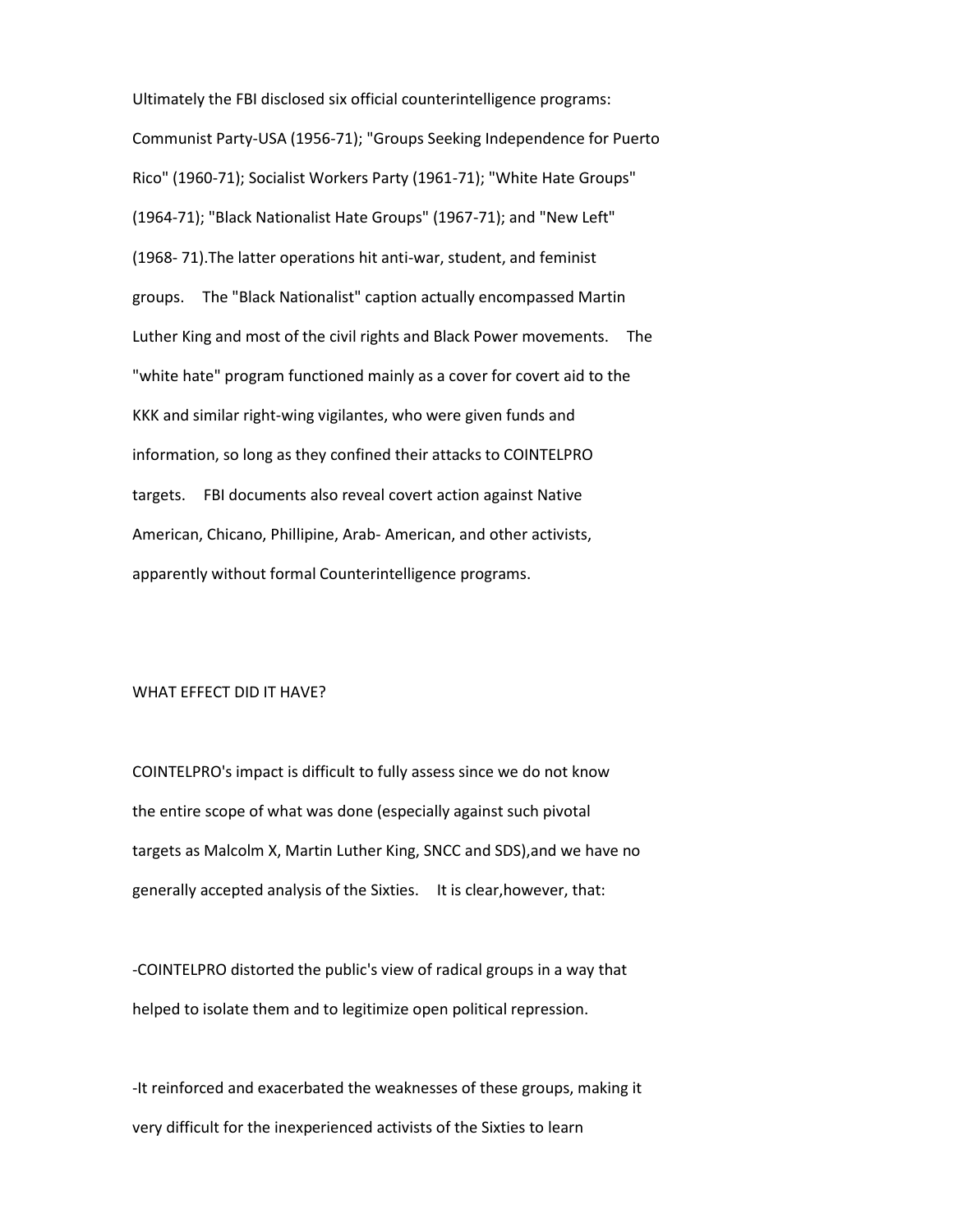from their mistakes and build solid, durable organizations.

-Its violent assaults and covert manipulation eventually helped to push some of the most committed and experienced groups to withdraw from grass-roots organizing and to substitute armed actions which isolated them and deprived the movement of much of its leadership.

-COINTELPRO often convinced its victims to blame themselves and each other for the problems it created, leaving a legacy of cynicism and despair that persists today.

-By operating covertly, the FBI and police were able to severely weaken domestic political opposition without shaking the conviction of most US people that they live in a democracy, with free speech and the rule of law.

THE DANGER WE FACE

# DID COINTELPRO EVER REALLY END?

Public exposure of COINTELPRO in the early 1970s elicited a flurry of reform. Congress, the courts and the mass media condemned government "intelligence abuses." Municipal police forces officially disbanded their red squads. A new Attorney General notified past victims of COINTELPRO and issued Guidelines to limit future operations. Top FBI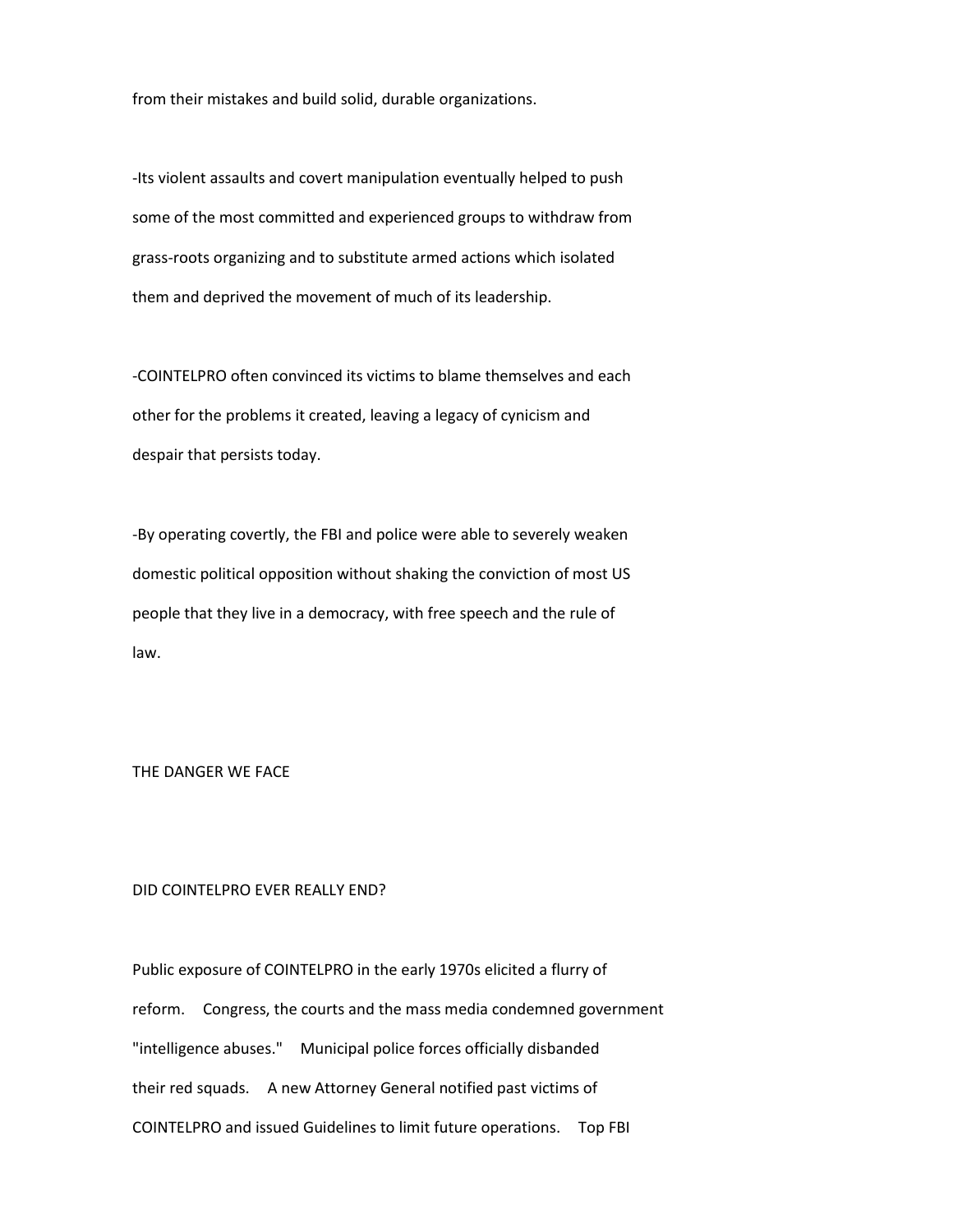officials were indicted (albeit for relatively minor offenses), two were convicted, and several others retired or resigned. J. Edgar Hoover--the egomaniacal, crudely racist and sexist founder of the FBI--died, and a well-known federal judge, William Webster, eventually was appointed to clean house and build a "new FBI."

Behind this public hoopla, however, was little real improvement in government treatment of radical activists. Domestic covert operations were briefly scaled down a bit, after the 60s' upsurge had largely subsided, due inpart to the success of COINTELPRO. But they did not stop. In April, 1971, soon after files had been taken from one of its offices, the FBI instructed its agents that "future COINTELPRO actions will be considered on a highly selective, individual basis with tight procedures to insure absolute security." The results are apparent in the record of the subsequent years:

-A virtual war on the American Indian Movement, ranging from forgery of documents, infiltration of legal defense committees, diversion of funds, intimidation of witnesses and falsification of evidence, to the para-military invasion of the Pine Ridge Reservation in South Dakota, and the murder of Anna Mae Aquash, Joe Stuntz and countless others;

-Sabotage of efforts to organize protest demonstrations at the 1972 Republican and Democratic Party conventions. The attempted assassination of San Diego Univ. Prof. Peter Bohmer, by a "Secret Army Organization" of ex-Minutemen formed, subsidized, armed, and protected by the FBI, was a part of these operations;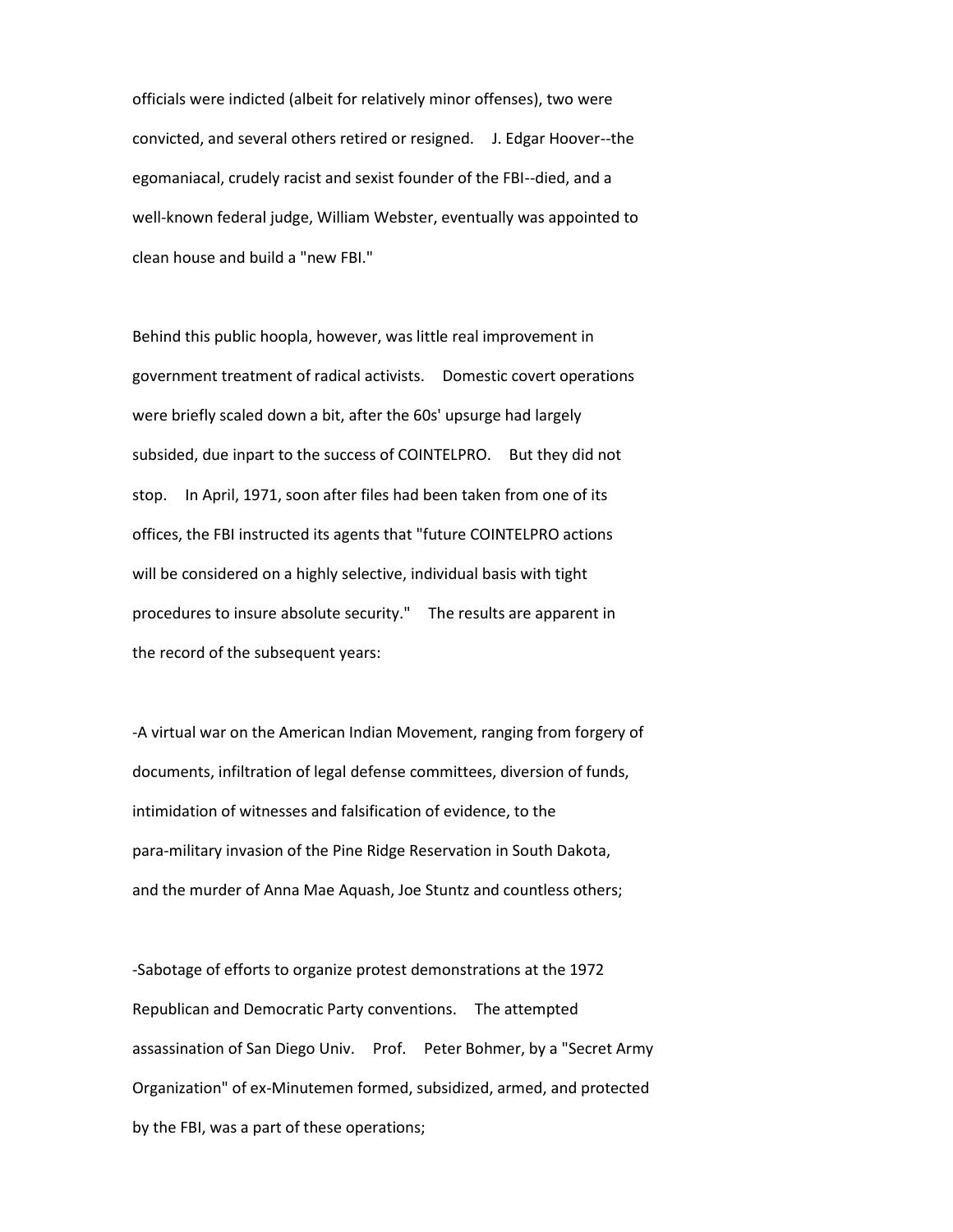-Concealment of the fact that the witness whose testimony led to the 1972 robbery-murder conviction of Black Panther leader Elmer "Geronimo" Pratt was a paid informer who had worked in the BPP under the direction of the FBI and the Los Angeles Police Department;

-Infiltration and disruption of the Vietnam Veterans Against the War, and prosecution of its national leaders on false charges (Florida, 1971-74);

-Formation and operation of sham political groups such as "Red Star Cadre," in Tampa, Fla., and the New Orleans "Red Collective" (1972-76);

-Mass interrogation of lesbian and feminist activists, threats of subpoenas, jailing of those who refused to cooperate, and disruption of women's health collectives and other projects (Lexington, KY., Hartford and New Haven,Conn., 1975);

-Harassment of the Hispanic Commission of the Episcopal Church and numerous other Puerto Rican and Chicano religious activists and community organizers (Chicago, New York City, Puerto Rico, Colorado and New Mexico, 1977);

-Entrapment and frame-up of militant union leaders (NASCO shipyards,San Diego, 1979); and

-Complicity in the murder of socialist labor and community organizers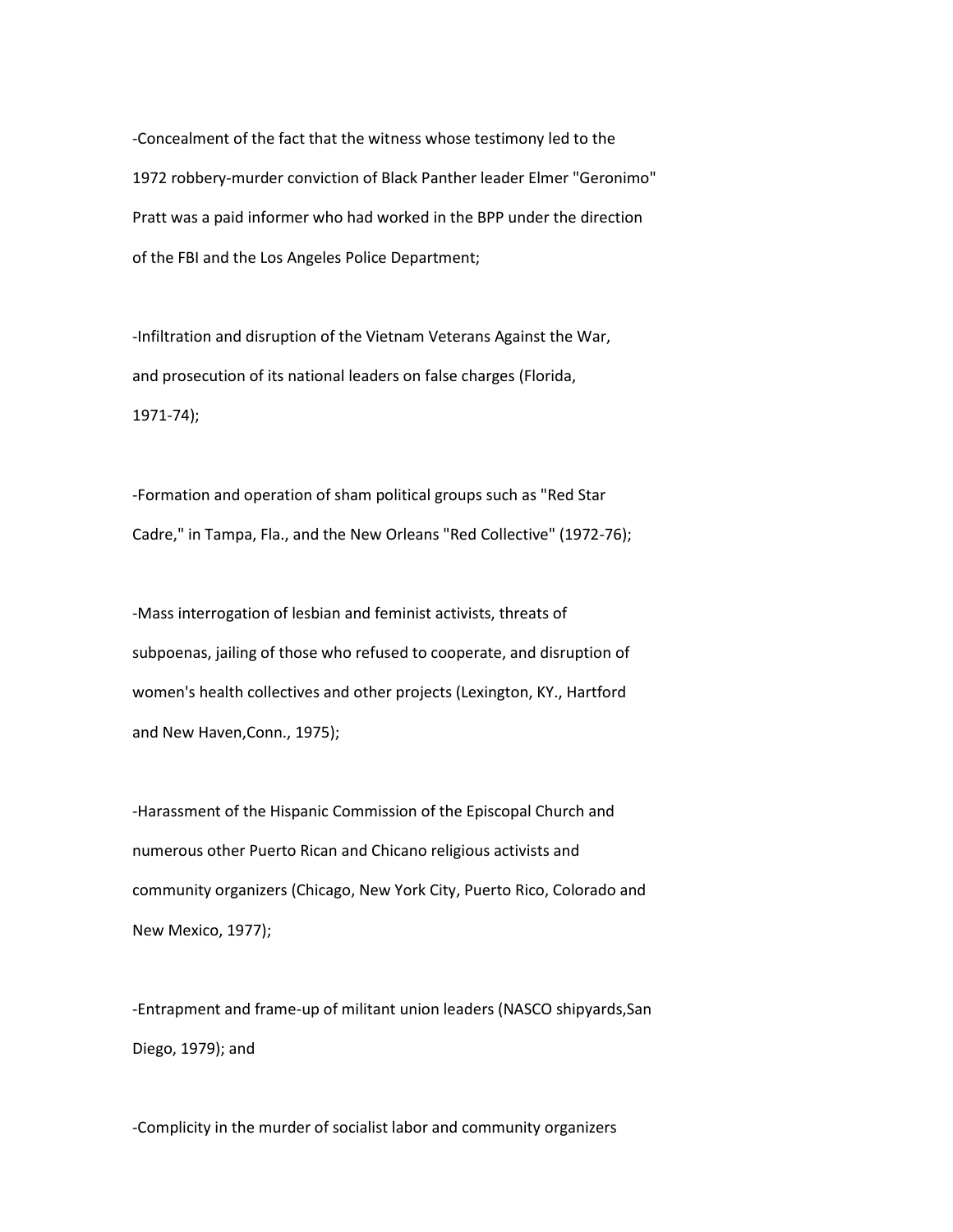(Greensboro, N.C., 1980).

### IS IT A THREAT TODAY?

All this, and maybe more, occured in an era of reform. The use of similar measures in today's very different times cannot be itemized in such detail, since most are still secret. The gravity of the current danger is evident, however, from the major steps recently taken to legitimize and strengthen political repression, and from the many incidents which are coming to light despite stepped-up security.

The ground-work for public acceptance of repression has been laid by President Reagan's speeches reviving the old red-scare tale of worldwide "communist take-overs" and adding a new bogeyman in the form of domestic and international "terrorism." The President has taken advantage of the resulting political climate to denounce the Bill of Rights and to red-bait critics of US intervention in Central America. He has pardoned the FBI officials convicted of COINTELPRO crimes, praised their work, and spoken favorably of the political witchhunts he took part in during the 1950s.

For the first time in US history, government infiltration to "influence" domestic political activity has received official sanction. On the pretext of meeting the supposed terrorist threat, Presidential Executive Order 12333 (Dec. 4, 1981) extends such authority not only to the FBI, but also to the military and, in some cases, the CIA. History shows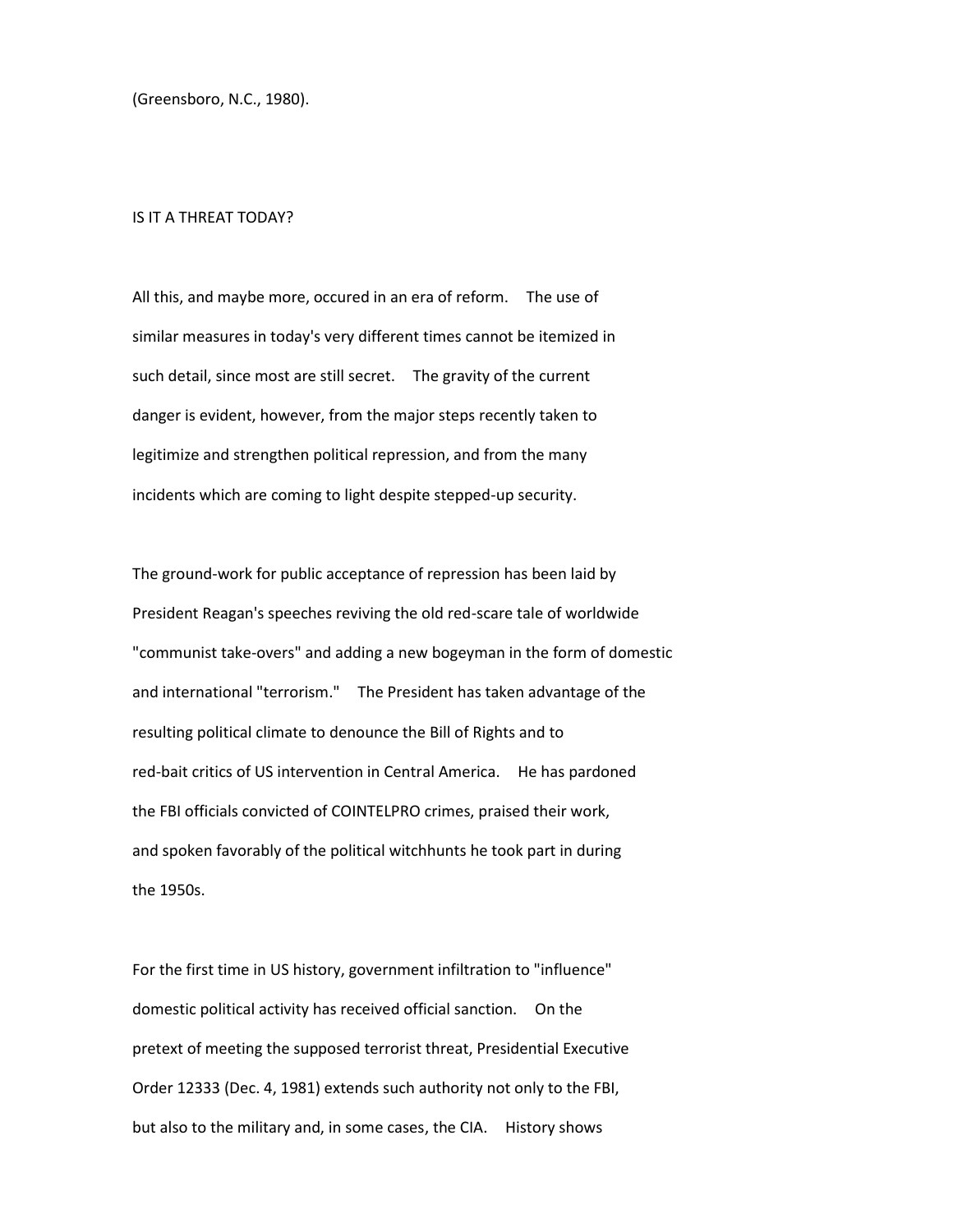that these agencies treat legal restriction as a kind of speed limit which they feel free to exceed, but only by a certain margin. Thus, Reagan's Executive Order not only encourages reliance on methods once deemed abhorent, it also implicitly licenses even greater, more damaging intrusion. Government capacity to make effective use of such measures has also been substantially enhanced in recent years:

-Judge Webster's highly-touted reforms have served mainly to modernize the FBI and make it more dangerous. Instead of the back- biting competition which impeded coordination of domestic counter- insurgency in the 60s, the Bureau now promotes inter-agency cooperation. As an equal opportunity employer, it can use Third World and female agents to penetrate political targets more thoroughly than before. By cultivating a low-visibility corporate image and discreetly avoiding public attack on prominent liberals, the FBI has regained respectability and won over a number of former critics.

-Municipal police forces have similarly revamped their image while upgrading their repressive capabilities. The police "red squads" that infiltrated and harassed the 60s' movements have been revived under other names and augmented by para-military SWAT teams and tactical squads as well as highly-politicized community relations and "beat rep" programs, in which Black, Hispanic and female officers are often conspicuous. Local operations are linked by FBI-led regional anti-terrorist task forces and the national Law Enforcement Intelligence Unit (LEIU).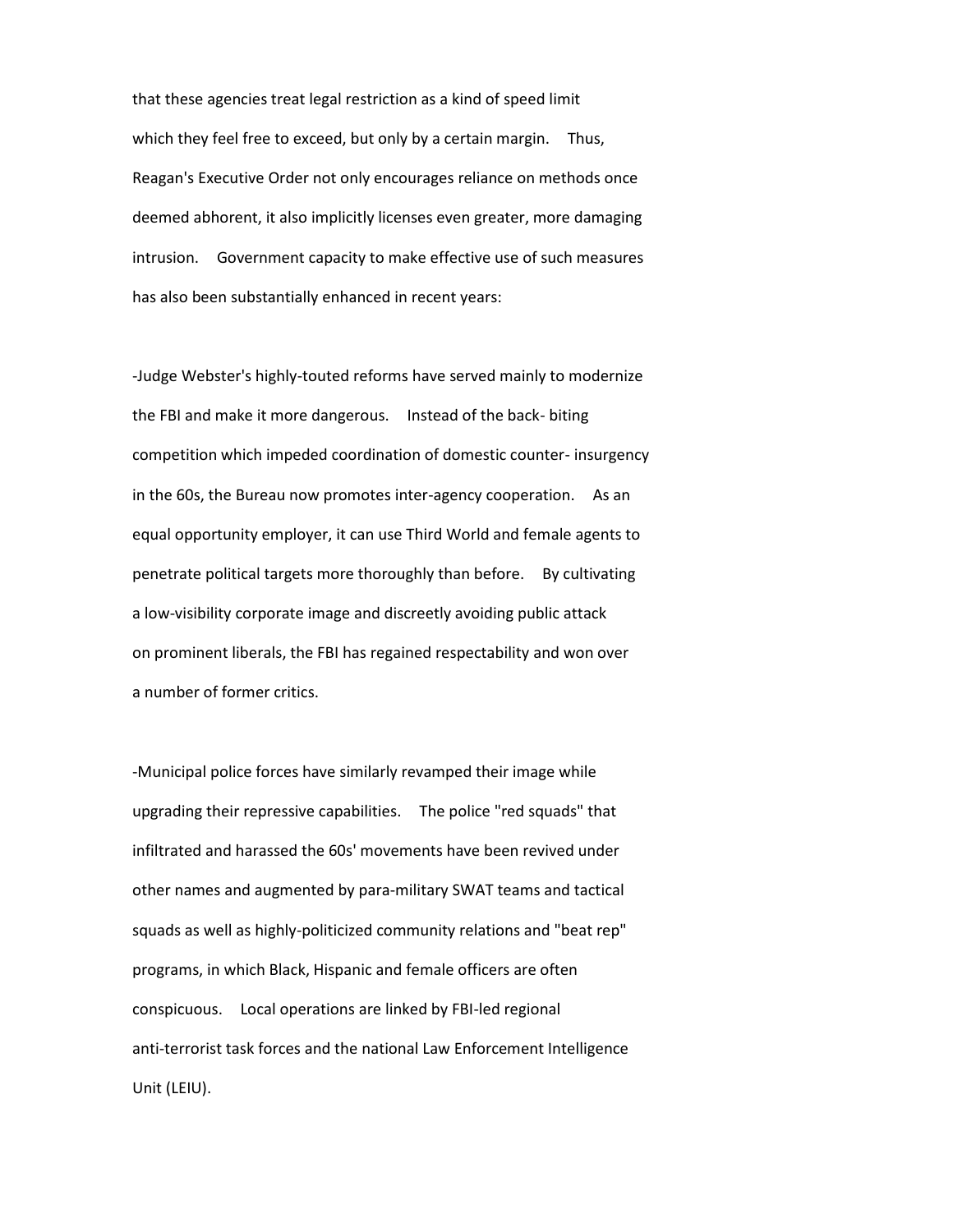-Increased military and CIA involvement has added political sophistication and advanced technology. Army Special Forces and other elite military units are now trained and equipped for counter-insurgency (known as"low-intensity warfare"). Their manuals teach the essential methodology of COINTELPRO, stressing earlier intervention to neutralize potential opposition before it can take hold.

The CIA's expanded role is especially ominous. In the 60s, while legally banned from "internal security functions," the CIA managed to infiltrate the Black, student and antiwar movements. It also made secret use of university professors, journalists, labor leaders, publishing houses, cultural organizations and philanthropic fronts to mold US public opinion. But it apparently felt compelled to hold back--within the country--from the kinds of systematic political destabilization, torture, and murder which have become the hallmark of its operations abroad. Now, the full force of the CIA has been unleashed at home.

-All of the agencies involved in covert operations have had time to learn from the 60s and to institute the "tight procedures to insure absolute security" that FBI officials demanded after COINTELPRO was exposed in 1971. Restoration of secrecy has been made easier by the Administration's steps to shield covert operations from public scrutiny. Under Reagan, key FBI and CIA files have been re-classified "top secret." The Freedom of Information Act has been quietly narrowed through administrative reinterpretation. Funds for covert operations are allocated behind closed doors and hidden in CIA and defense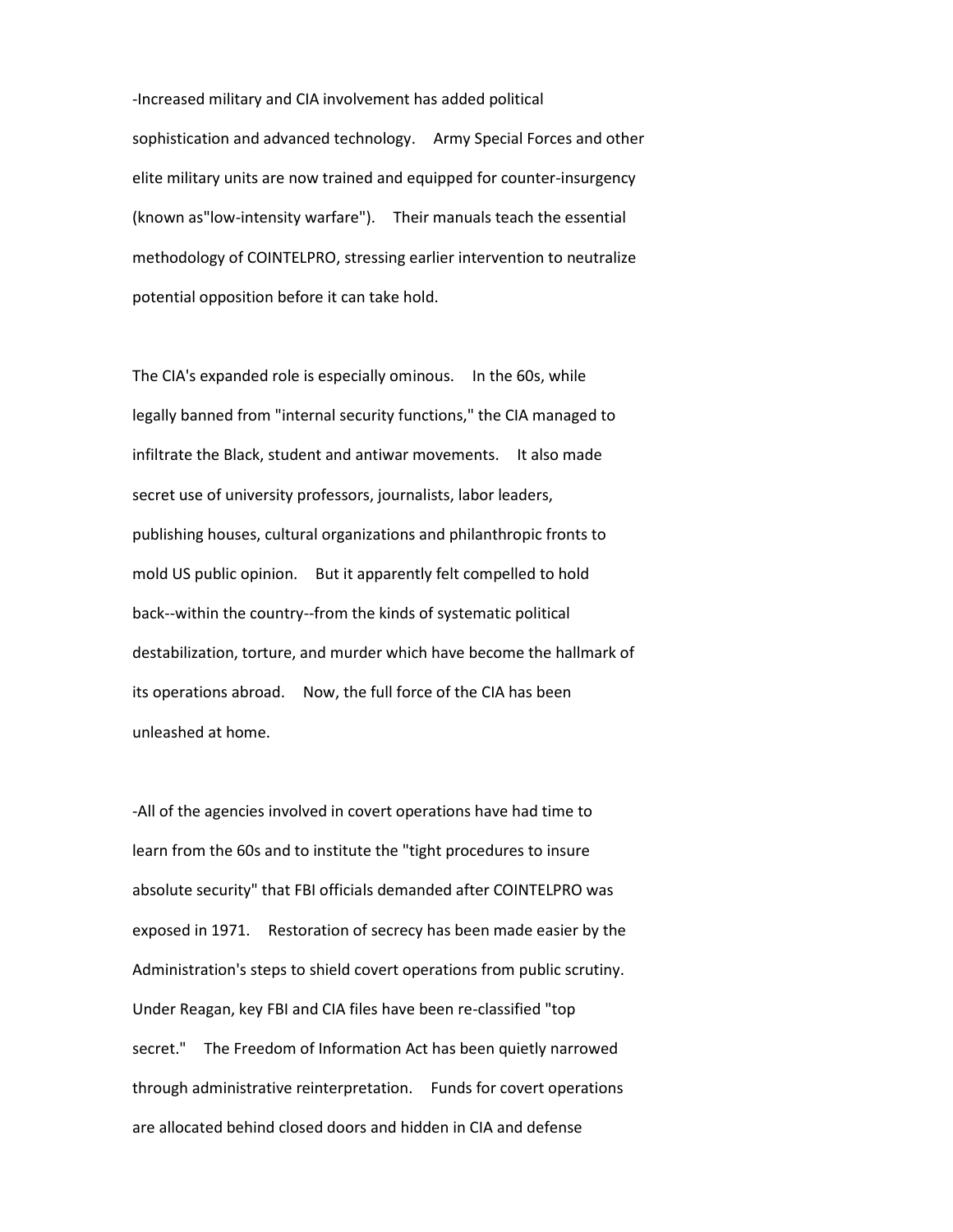appropriations.

Government employees now face censorship even after they retire, and new laws make it a federal crime to publicize information which might tend to reveal an agent's identity. Despite this stepped-up security, incidents frighteningly reminiscent of 60s' COINTELPRO have begun to emerge.

The extent of the infiltration, burglary and other clandestine government intervention that has already come to light is alarming. Since the vast majority of such operations stay hidden until after the damage has been done, those we are now aware of undoubtedly represent only the tip of the iceberg. Far more is sure to lie beneath the surface.

Considering the current political climate, the legalization of COINTELPRO, the rehabilitation of the FBI and police, and the expanded role of the CIA and military, the recent revelations leave us only one safe assumption: that extensive government covert operations are already underway to neutralize today's opposition movements before they can reach the massive level of the 60s.

## WHAT CAN WE DO ABOUT IT?

Domestic covert action has now persisted in some form through at least the last seven presidencies. It grew from one program to six under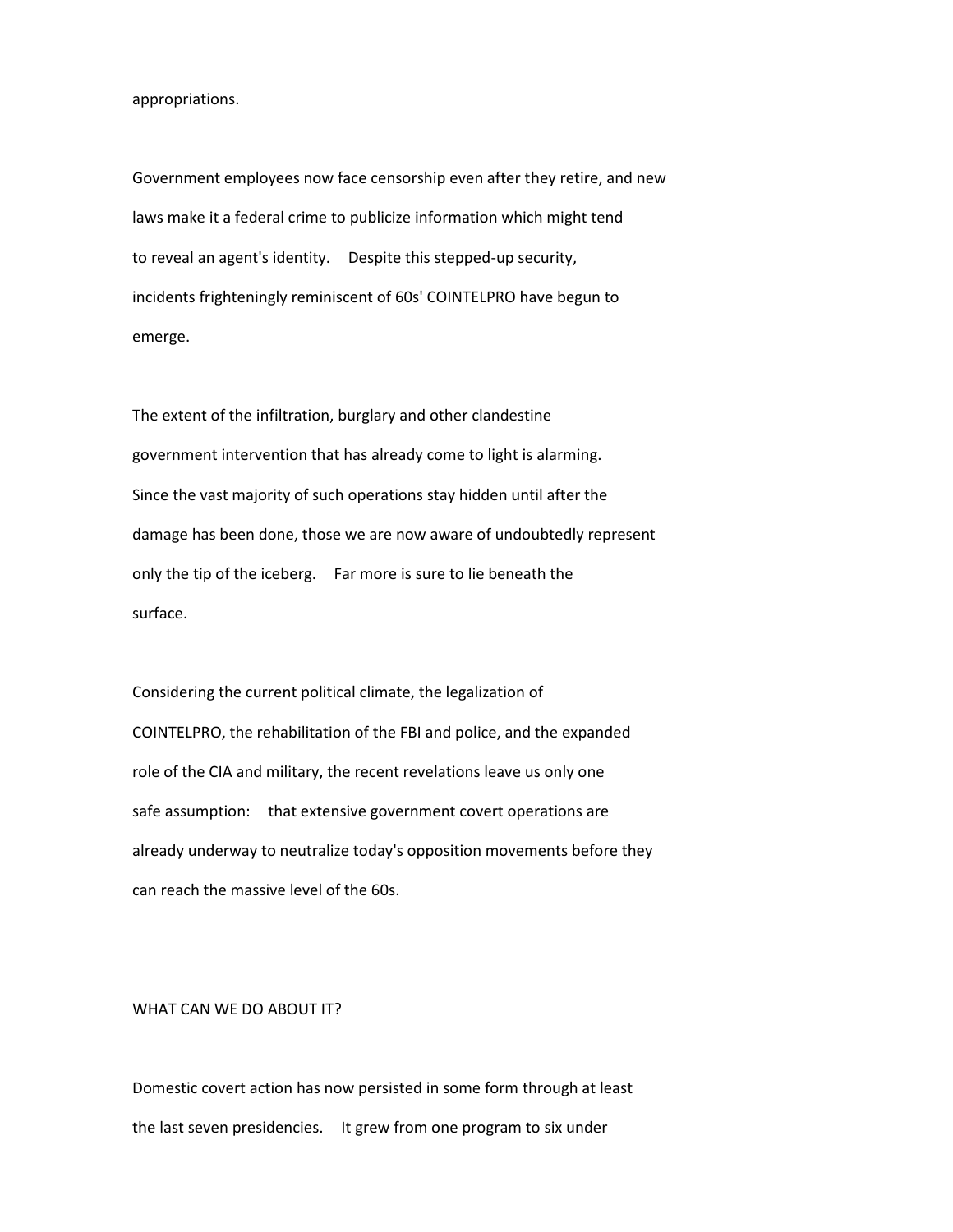Kennedy and Johnson. It flourished when an outspoken liberal, Ramsey Clark, was Attorney General (1966-68). It is an integral part of the established mode of operation of powerful, entrenched agencies on every level of government. It enables policy-makers to maintain social control without detracting from their own public image or the perceived legitimacy oftheir method of government. It has become as institutional in the US as the race, gender, class and imperial domination it serves to uphold.

Under these circumstances, there is no reason to think we can eliminate COINTELPRO simply by electing better public officials. Only through sustained public education and mobilization, by a broad coalition of political, religious and civil libertarian activists, can we expect to limit it effectively.

In most parts of the country, however, and certainly on a national level, we lack the political power to end covert government intervention, or even to curb it substantially. We therefore need to learn how to cope more effectively with this form of repression.

The next part of this pamphlet examines the methods that were used to discredit and disrupt the movements ofthe 60s and suggests steps we can take to deflect or reduce their impact in the 80s.

### A CHECK-LIST OF ESSENTIAL PRECAUTIONS: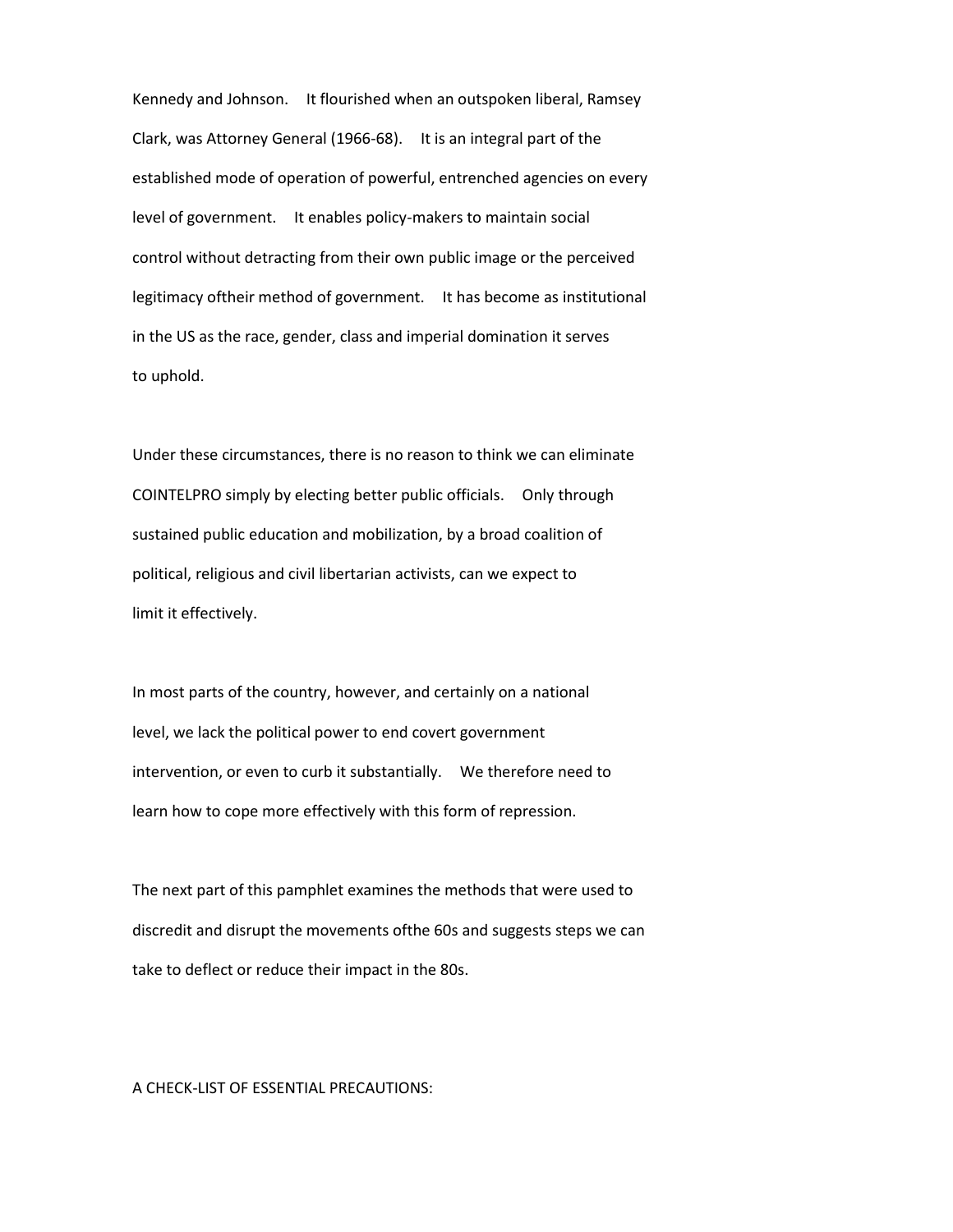-Check out the authenticity of any disturbing letter, rumor, phone call or other communication before acting on it.

-Document incidents which appear to reflect covert intervention, and report them to the Movement Support Network Hotline: 212/477- 5562.

-Deal openly and honestly with the differences within our movements (race, gender, class, age, religion, national origin, sexual orientation, personality, experience, physical and intellectual capacities, etc.) before the FBI and police exploit them to tear us apart.

-Don't rush to expose a suspected agent. Instead, directly criticize what the suspect says and does. Intra-movement witchhunts only help the government create distrust and paranoia.

-Support whoever comes under government attack. Don't be put off by political slander, such as recent attempts to smear radical activists as "terrorists." Organize public opposition to FBI investigations, grand juries, show trials and other forms of political harassment.

-Above all, do not let them divert us from our main work. Our most powerful weapon against political repression is effective organizing around the needs and issues which directly affect people's lives.

### WHAT THEY DO & HOW WE CAN PROTECT OURSELVES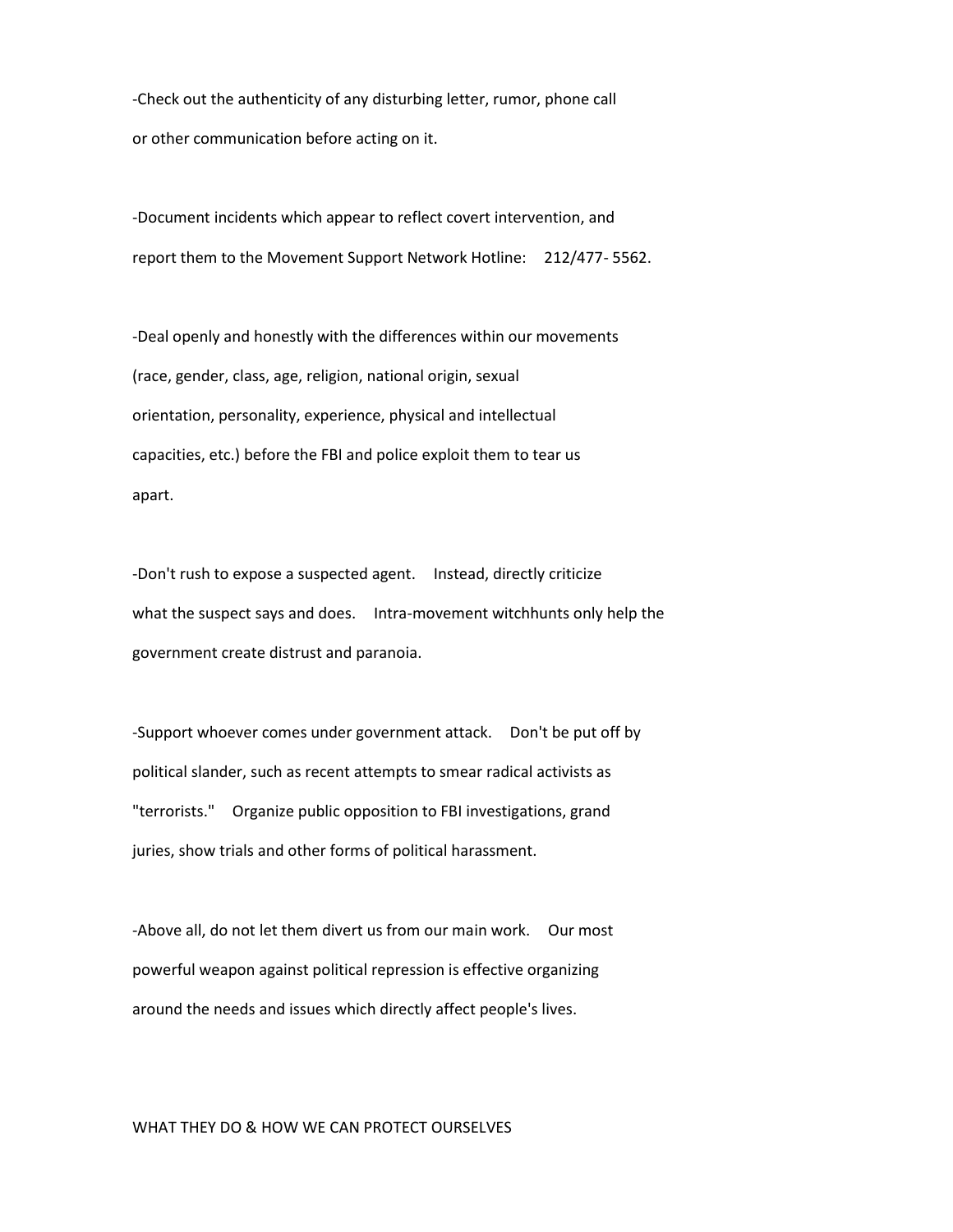#### INFILTRATION BY AGENTS OR INFORMERS

Agents are law enforcement officers disguised as activists.

Informers are non-agents who provide information to a law enforcement or intelligence agency. They may be recruited from within a group or sent in by an agency, or they may be disaffected former members or supporters.

Infiltrators are agents or informers who work in a group or community under the direction of a law enforcement or intelligence agency. During the 60s the FBI had to rely on informers (who are less well trained and harder to control) because it had very few black, Hispanic or female agents, and its strict dress and grooming code left white male agents unable to look like activists. As a modern equal opportunity employer, today's FBI has fewer such limitations.

What They Do: Some informers and infiltrators quietly provide information while keeping a low profile and doing whatever is expected of group members. Others attempt to discredit a target and disrupt its work. They may spread false rumors and make unfounded accusations to provoke or exacerbate tensions and splits. They may urge divisive proposals, sabotage important activities and resources, or operate as "provocateurs" who lead zealous activists into unnecessary danger. In a demonstration or other confrontation with police, such an agent may break discipline and call for actions which would undermine unity and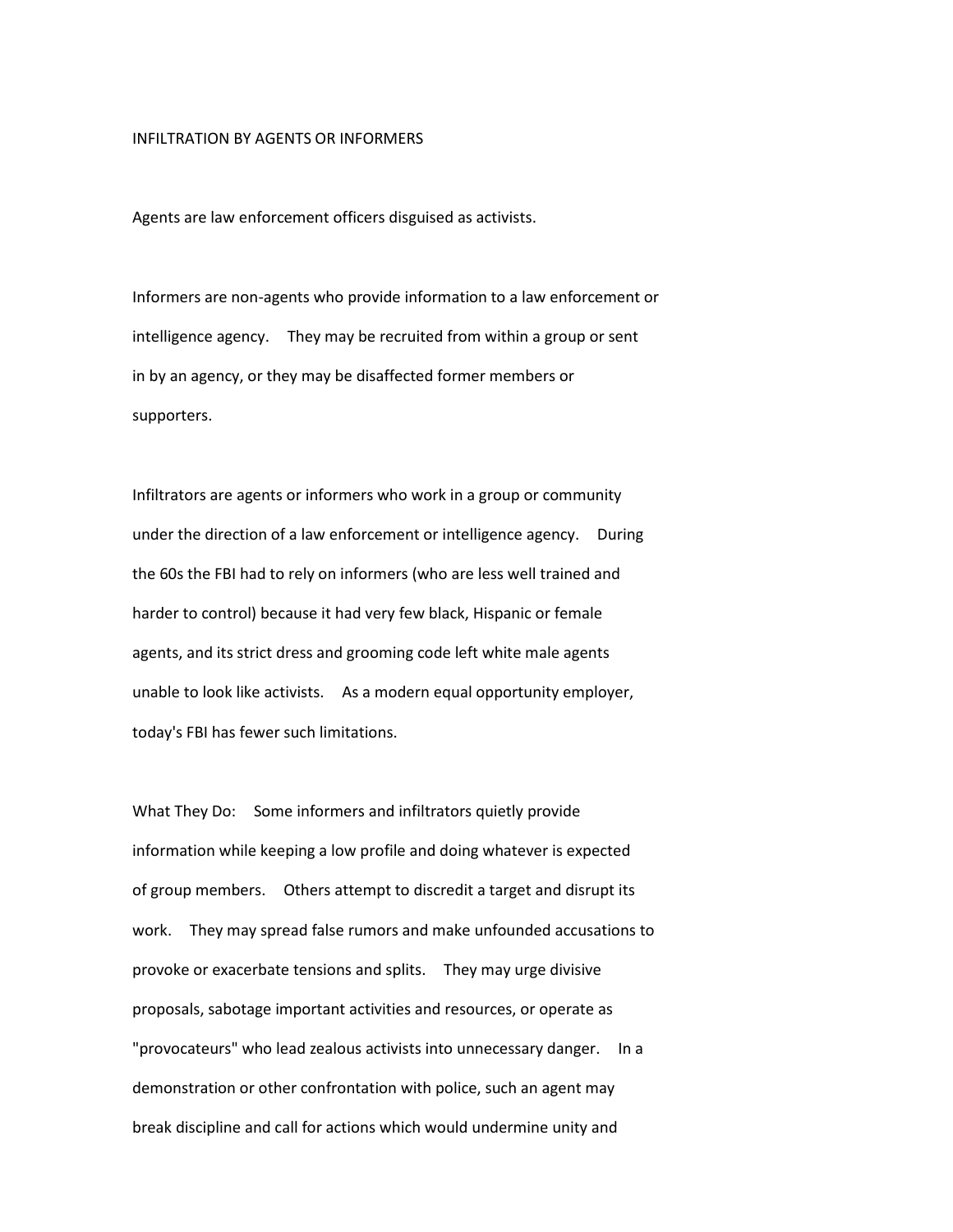detract from tactical focus.

Infiltration As a Source of Distrust and Paranoia: While individual agents and informers aid the government in a variety of specific ways, the general use of infiltrators serves a very special and powerful strategic function. The fear that a group may be infiltrated often intimidates people from getting more involved. It can give rise to a paranoia which makes it difficult to build the mutual trust which political groups depend on. This use of infiltrators, enhanced by covertly-initiated rumors that exaggerate the extent to which a particular movement or group has been penetrated, is recommended by the manuals used to teach counter-insurgency in the U.S. and Western Europe.

Covert Manipulation to Make A Legitimate Activist Appear to be an Agent: An actual agent will often point the finger at a genuine, non-collaborating and highly-valued group member, claiming that he or she is the infiltrator. The same effect, known as a "snitch jacket," has been achieved by planting forged documents which appear to be communications between an activist and the FBI, or by releasing for no other apparent reason one of a group of activists who were arrested together. Another method used under COINTELPRO was to arrange for some activists, arrested under one pretext or another, to hear over the police radio a phony broadcast which appeared to set up a secret meeting between the police and someone from their group.

#### GUIDELINES FOR COPING WITH INFILTRATION: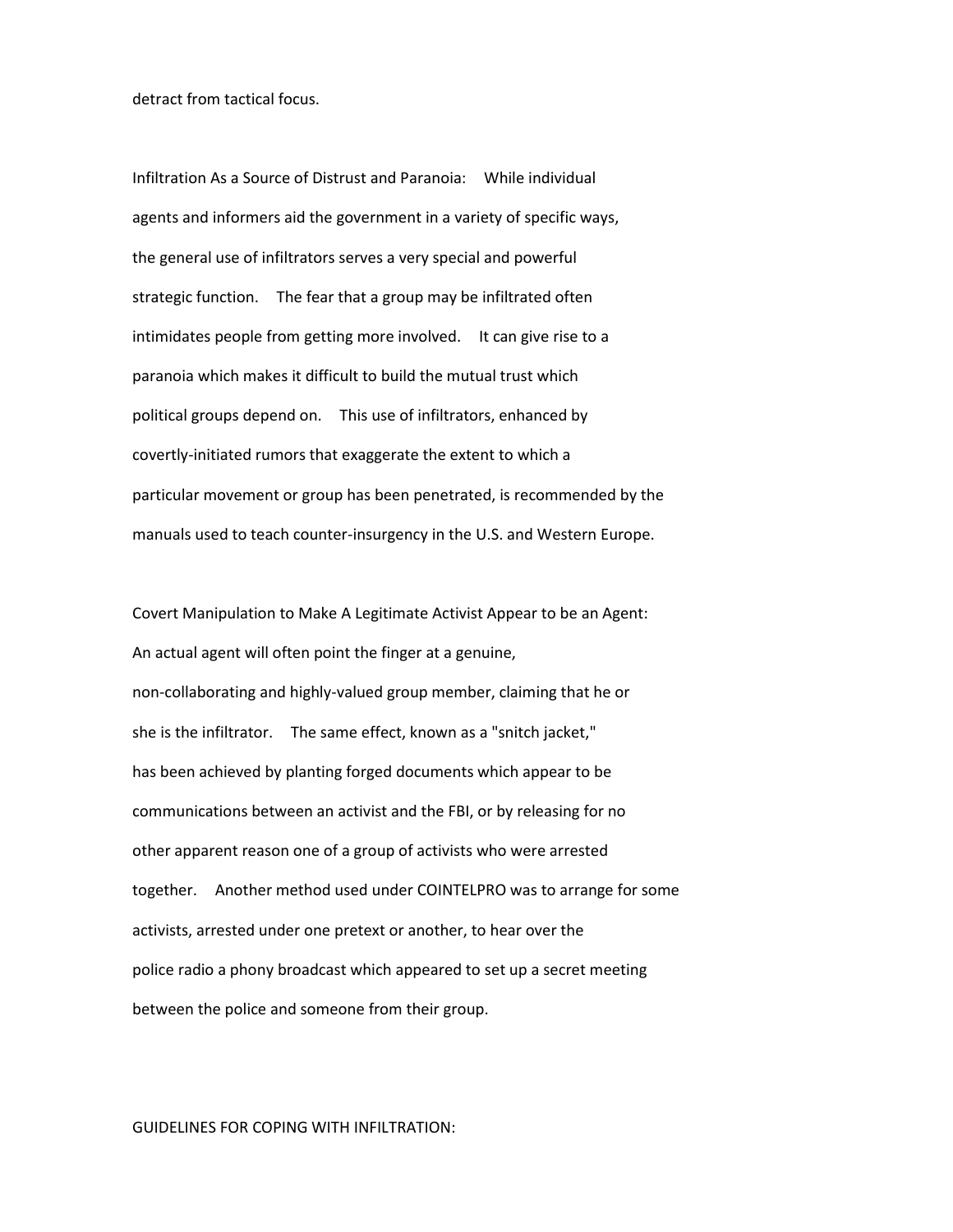l. Establish a process through which anyone who suspects an informer (or other form of covert intervention) can express his or her fears without scaring others. Experienced people assigned this responsibility can do a great deal to help a group maintain its morale and focus while, at the same time, centrally consolidating information and deciding how to use it. This plan works best when accompanied by group discussion of the danger of paranoia, so that everyone understands and follows the established procedure.

2. To reduce vulnerability to paranoia and "snitch jackets", and to minimize diversion from your main work, it generally is best if you do not attempt to expose a suspected agent or informer unless you are certain of their role. (For instance, they surface to make an arrest, testify as a government witness or in some other way admit their identity). Under most circumstances, an attempted exposure will do more harm than the infiltrator's continued presence. This is especially true if you can discreetly limit the suspect's access to funds, financial records, mailing lists, discussions of possible lawviolations, meetings that plan criminal defense strategy, and similar opportunities.

3. Deal openly and directly with the form and content of what anyone says and does, whether the person is a suspected agent, has emotional problems, or is simply a sincere, but naive or confused person new to the work.

4. Once an agent or informer has been definitely identified, alert other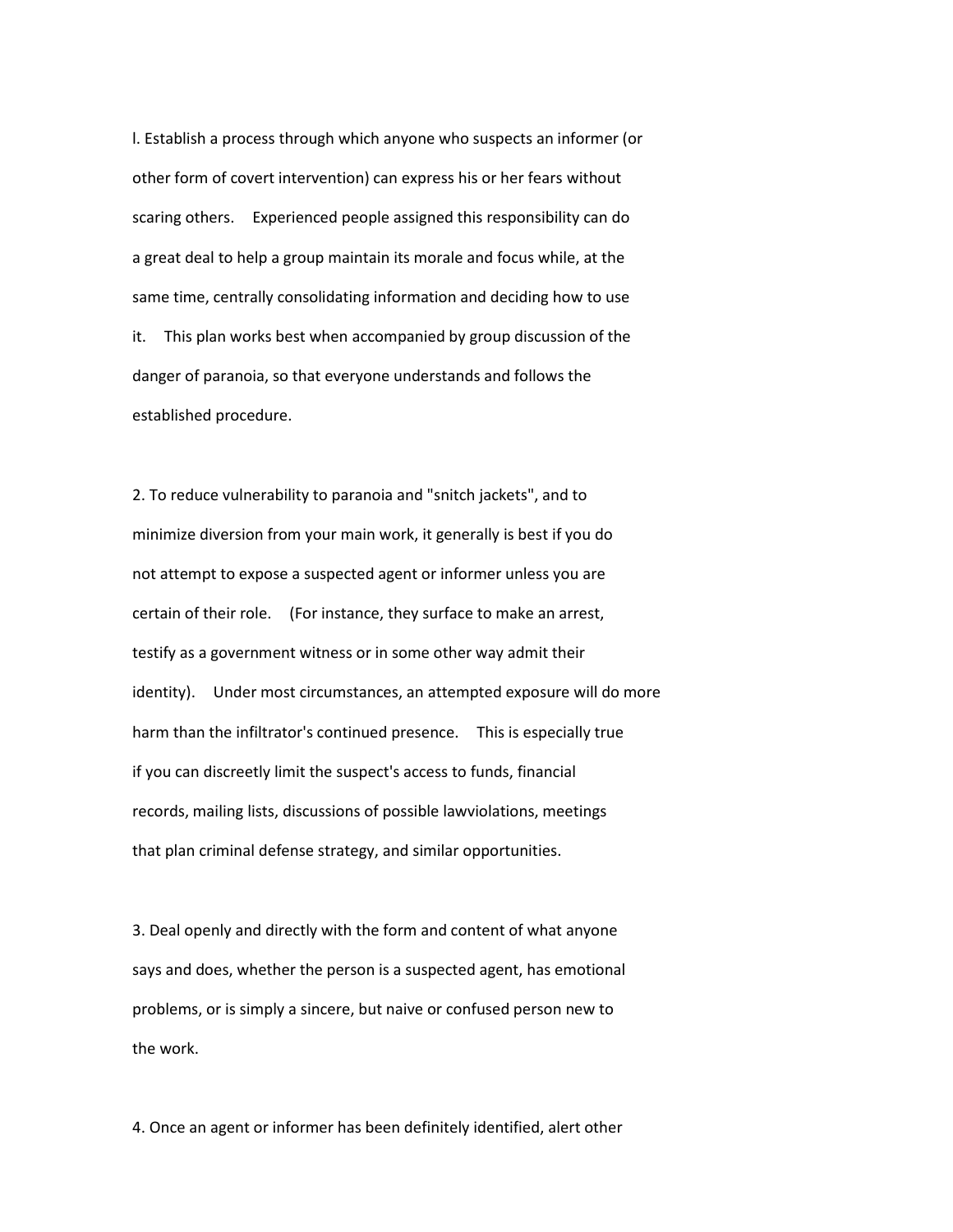groups and communities by means of photographs, a description of their methods of operation, etc. In the 60s, some agents managed even after their exposure in one community to move on and repeat their performance in a numberof others.

5. Be careful to avoid pushing a new or hesitant member to take risks beyond what that person is ready to handle, particularly in situations which could result in arrest and prosecution. People in this position have proved vulnerable to recruitment as informers.

## OTHER FORMS OF DECEPTION

Bogus leaflets, pamphlets, etc.: COINTELPRO documents show that the FBI routinely put out phony leaflets, posters, pamphlets, etc. to discredit its targets. In one instance, agents revised a children's coloring book which the Black Panther Party had rejected as anti-white and gratuitously violent, and then distributed a cruder version to backers of the Party's program of free breakfasts for children, telling them the book was being used in the program.

False media stories: The FBI's documents expose collusion by reporters and news media that knowingly published false and distorted material prepared by Bureau agents. One such story had Jean Seberg, a noticeably pregnant white film star active in anti-racist causes, carrying the child of a prominent Black leader. Seberg's white husband, the actual father, has sued the FBI as responsible for her resulting still-birth,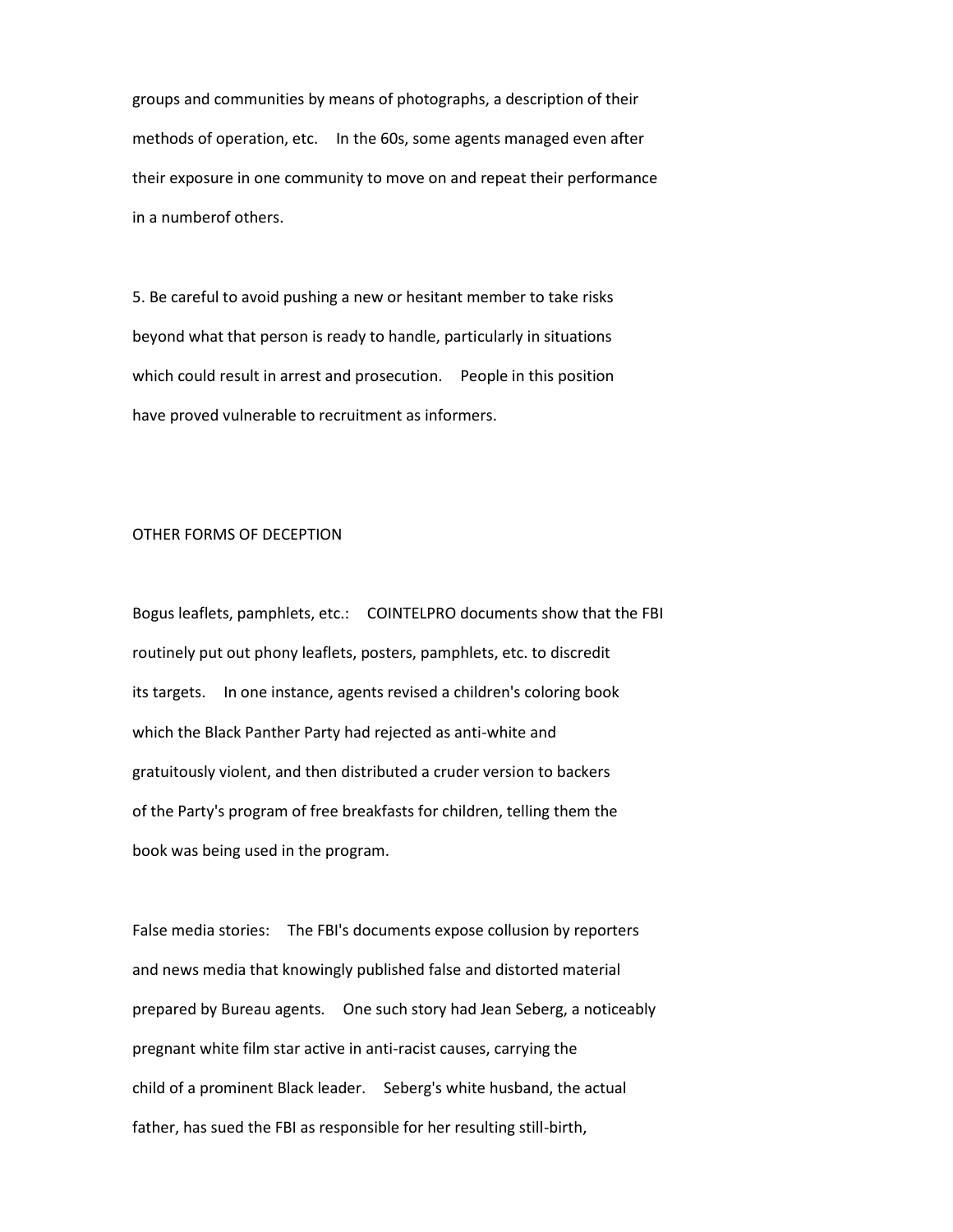breakdown, and suicide.

Forged correspondence: Former employees have confirmed that the FBI and CIA have the capacity to produce "state of the art" forgery. The U.S. Senate's investigation of COINTELPRO uncovered a series of letters forged in the name of an intermediary between the Black Panther Party's national office and Panther leader Eldridge Cleaver, in exile in Algeria. The letters proved instrumental in inflaming intra-party rivalries that erupted into the bitter public split that shattered the Party in the winter of 1971.

Anonymous letters and telephone calls: During the 60s, activists received a steady flow of anonymous letters and phone calls which turn out to have been from government agents. Some threatened violence. Others promoted racial divisions and fears. Still others charged various leaders with collaboration, corruption, sexual affairs with other activists' mates, etc. As in the Seberg incident, inter-racial sex was a persistent theme. The husband of one white woman involved in a bi-racial civil rights group received the following anonymous letter authored by the FBI:

--Look, man, I guess your old lady doesn't get enough at home or she wouldn't be shucking and jiving with our Black Men in ACTION, you dig? Like all she wants to integrate is the bedroom and us Black Sisters ain't gonna take no second best from our men. So lay it on her man--or get her the hell off [name]. A Soul Sister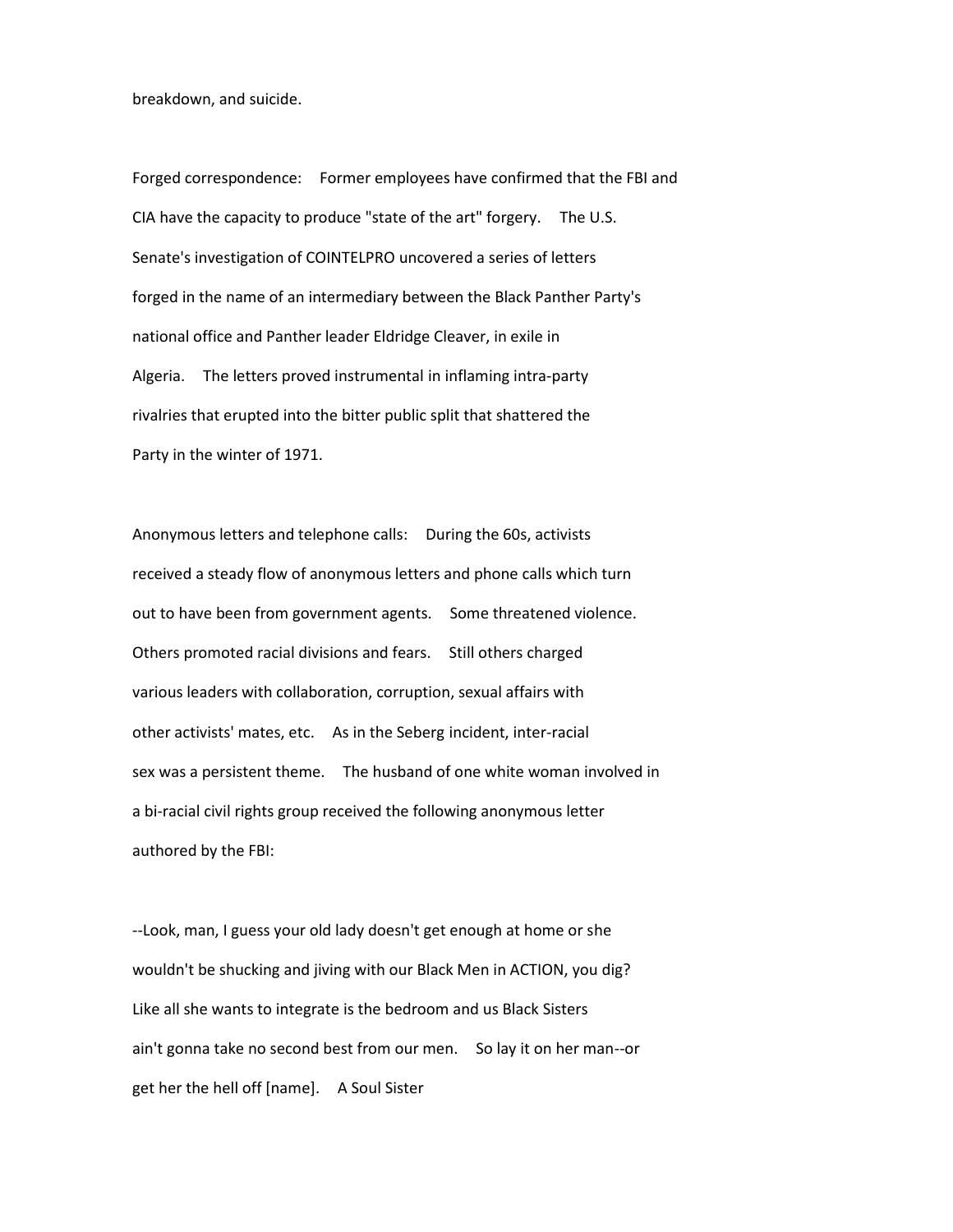False rumors: Using infiltrators, journalists and other contacts, the Bureau circulated slanderous, disruptive rumors through political movements and the communities in which they worked.

Other misinformation: A favorite FBI tactic uncovered by Senate investigators was to misinform people that a political meeting or event had been cancelled. Another was to offer non- existent housing at phony addresses, stranding out-of-town conference attendees who naturally blamed those who had organized the event. FBI agents also arranged to transport demonstrators in the name of a bogus bus company which pulled out at the last minute. Such "dirty tricks" interfered with political events and turned activists against each other.

### SEPARATE BOX:

Fronts for the FBI: COINTELPRO documents reveal that a number of Sixties' political groups and projects were actually set up and operated by the FBI.

One, "Grupo pro-Uso Voto," was used to disrupt the fragile unity developing in l967 among groups seeking Puerto Rico's independence from the US. The genuine proponents of independence had joined together to boycott a US-administered referendum on the island's status. They argued that voting under conditions of colonial domination could serve only to legitimize US rule, and that no vote could be fair while the US controlled the island's economy, media, schools, and police. The bogus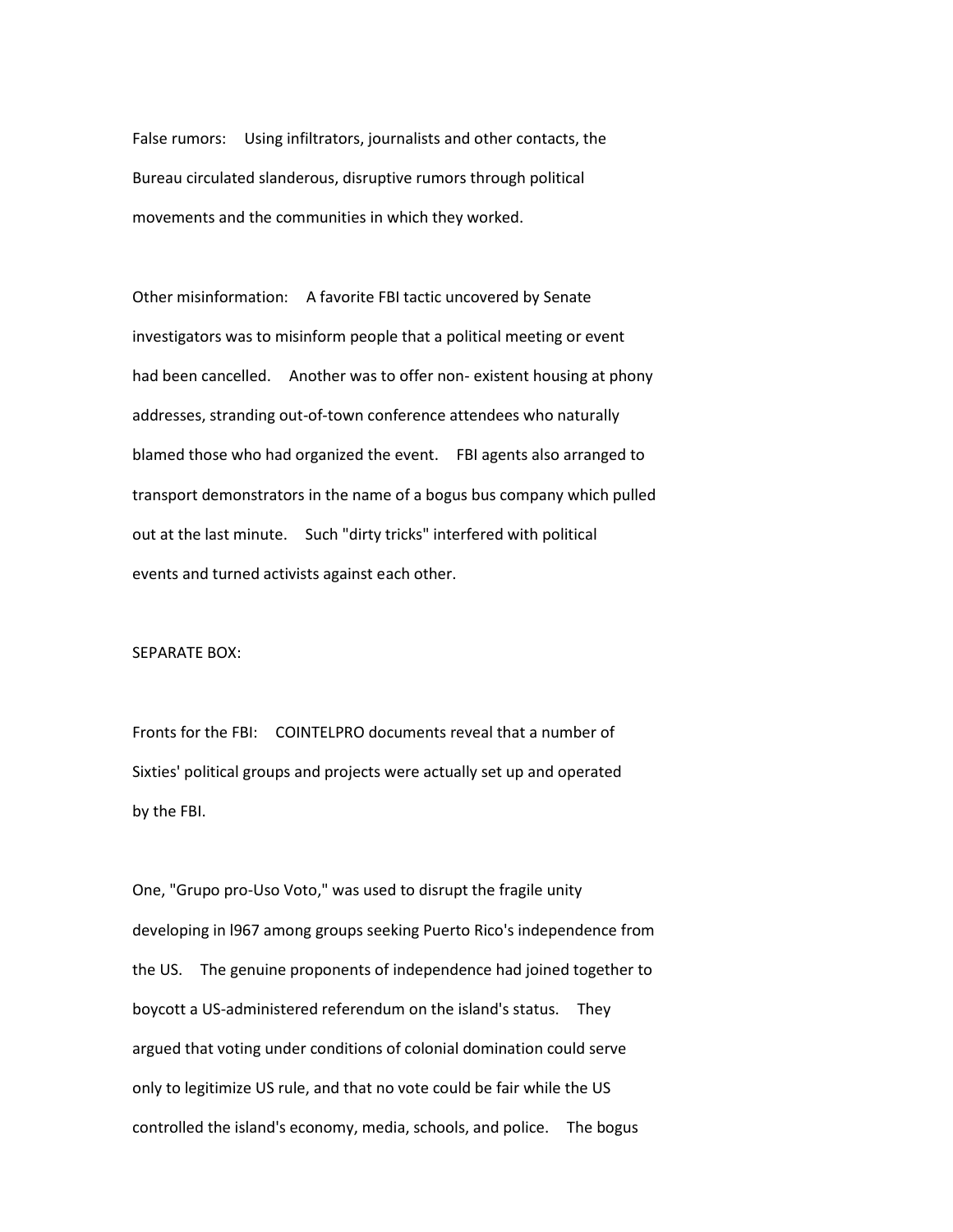group, pretending to support independence, broke ranks and urged independistas to take advantage of the opportunity to register their opinion at the polls.

Since FBI front groups are basically a means for penetrating and disrupting political movements, it is best to deal with them on the basis of the Guidelines for Coping with Infiltration (below).

Confront what a suspect group says and does, but avoid public accusations unless you have definite proof. If you do have such proof, share it with everyone affected.

### GUIDELINES FOR COPING WITH OTHER FORMS OF DECEPTION:

1. Don't add unnecessarily to the pool of information that government agents use to divide political groups and turn activists against each other. They thrive on gossip about personal tensions, rivalries and disagreements. The more these are aired in public, or via a telephone which can be tapped or mail which can be opened, the easier it is to exploit a groups' problems and subvert its work. (Note that the CIA has the technology to read mail without opening it, and that the telephone network can now be programmed to record any conversation in which specified political terms are used.)

2. The best way to reduce tensions and hostilities, and the urge to gossip about them, is to make time for open, honest discussion and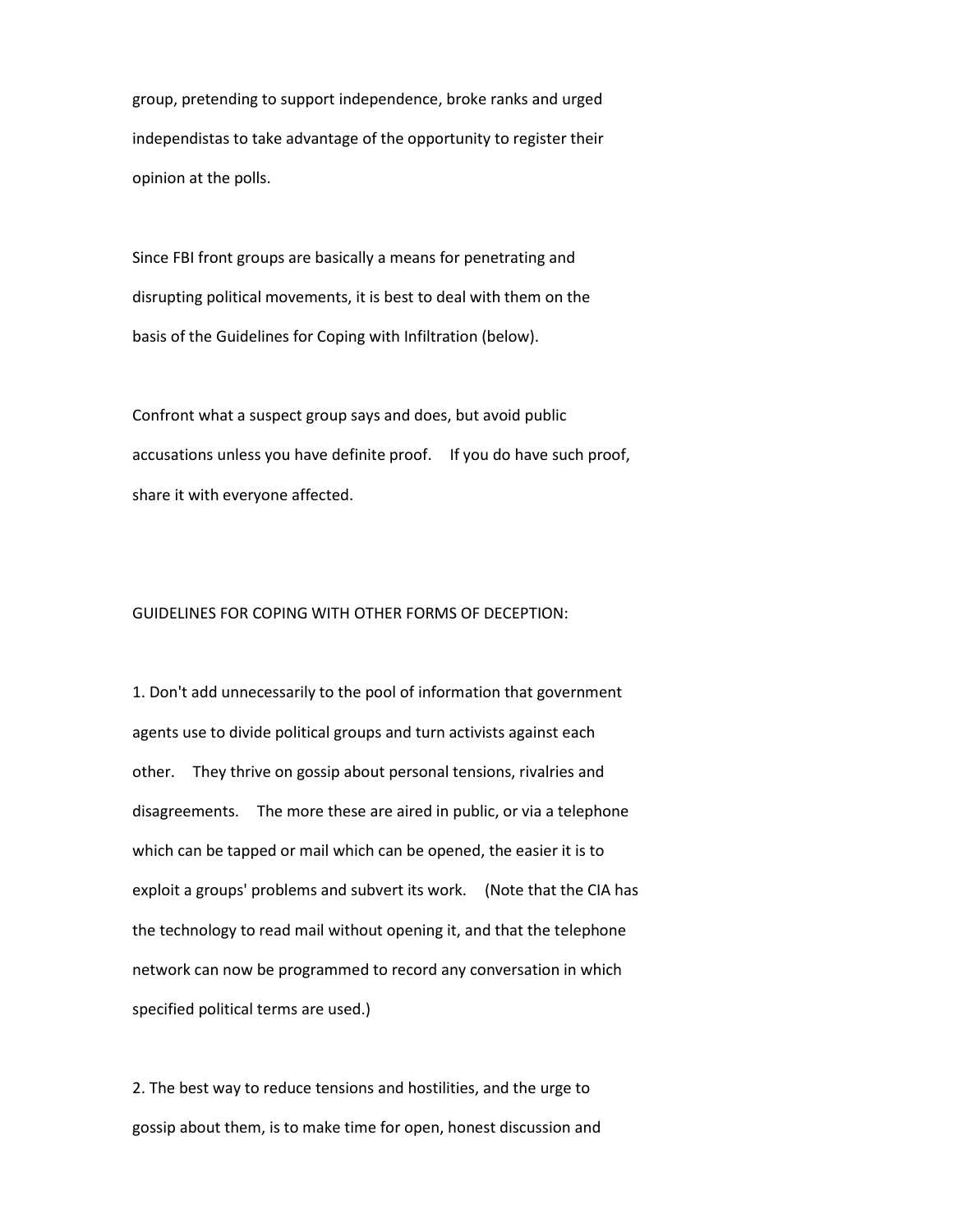resolution of "personal" as well as "political" issues.

3. Don't accept everything you hear or read. Check with the supposed source of the information before you act on it. Personal communication among estranged activists, however difficult or painful, could have countered many FBI operations which proved effective in the Sixties.

4. When you hear a negative, confusing or potentially harmful rumor, don't pass it on. Instead, discuss it with a trusted friend or with the people in your group who are responsibile for dealing with covert intervention.

5. Verify and double-check all arrangements for housing, transportation, meeting rooms, and so forth.

6. When you discover bogus materials, false media stories, etc., publicly disavow them and expose the true source, insofar as you can.

HARASSMENT, INTIMIDATION & VIOLENCE:

Pressure through employers, landlords, etc.: COINTELPRO documents reveal frequent overt contacts and covert manipulation (false rumors, anonymous letters and telephone calls) to generate pressure on activists from their parents, landlords, employers, college administrators, church superiors, welfare agencies, credit bureaus, licensing authorities, and the like.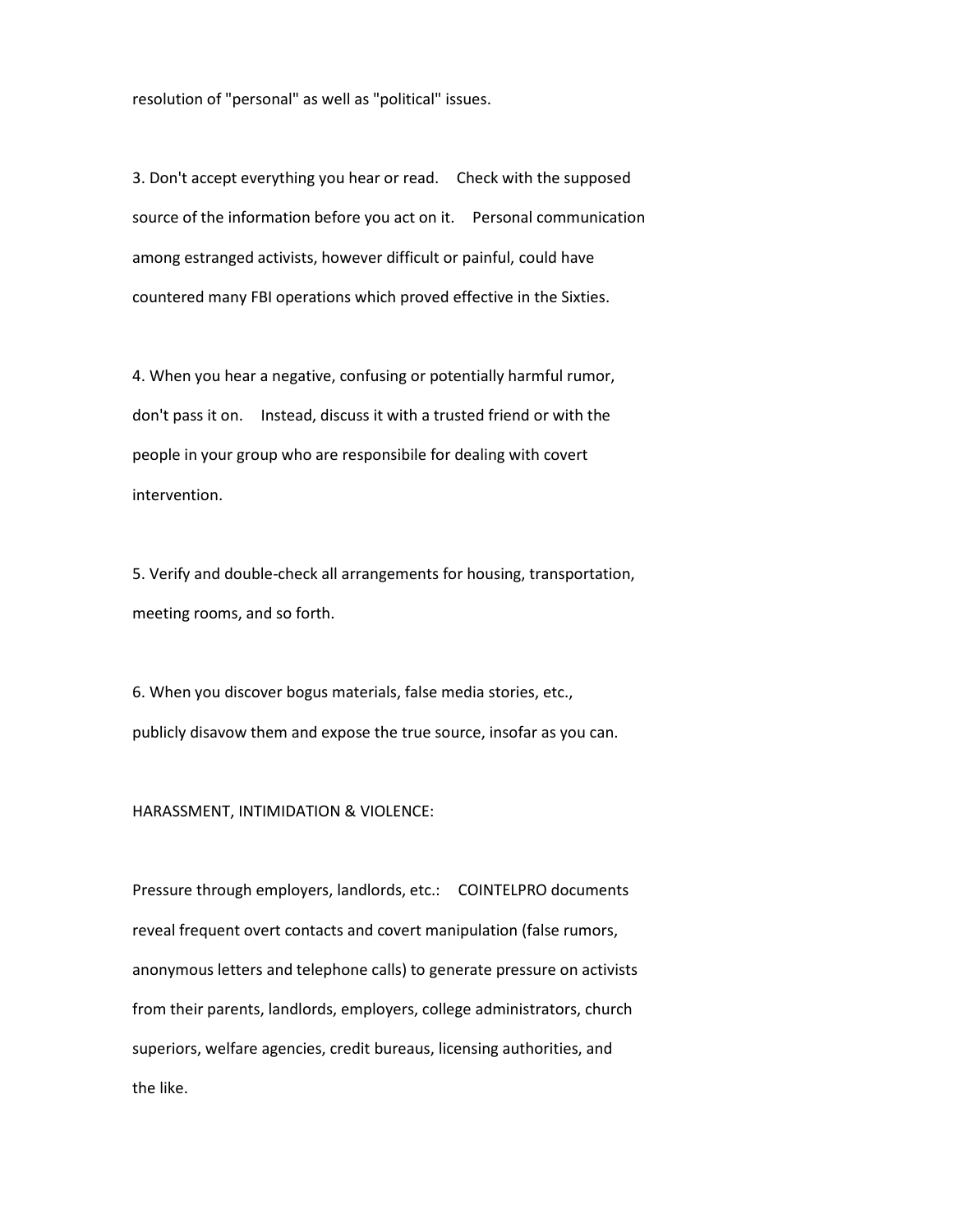Agents' reports indicate that such intervention denied Sixties' activists any number of foundation grants and public speaking engagements. It also cost underground newspapers most of their advertising revenues, when major record companies were persuaded to take their business elsewhere. It may underlie recent steps by insurance companies to cancel policies held by churches giving sanctuary to refugees from El Salvador and Guatamala.

Burglary: Former operatives have confessed to thousands of "black bag jobs" in which FBI agents broke into movement offices to steal, copy or destroy valuable papers, wreck equipment, or plant drugs.

Vandalism: FBI infiltrators have admitted countless other acts of vandalism, including the fire which destroyed the Watts Writers Workshop's multi-million dollar ghetto cultural center in 1973. Late 60s' FBI and police raids laid waste to movement offices across the country, destroying precious printing presses, typewriters, layout equipment, research files, financial records, and mailing lists.

Other direct interference: To further disrupt opposition movements, frighten activists, and get people upset with each other, the FBI tampered with organizational mail, so it came late or not at all. It also resorted to bomb threats and similar "dirty tricks".

Conspicuous surveillance: The FBI and police blatantly watch activists' homes, follow their cars, tap phones, open mail and attend political events. The object is not to collect information (which is done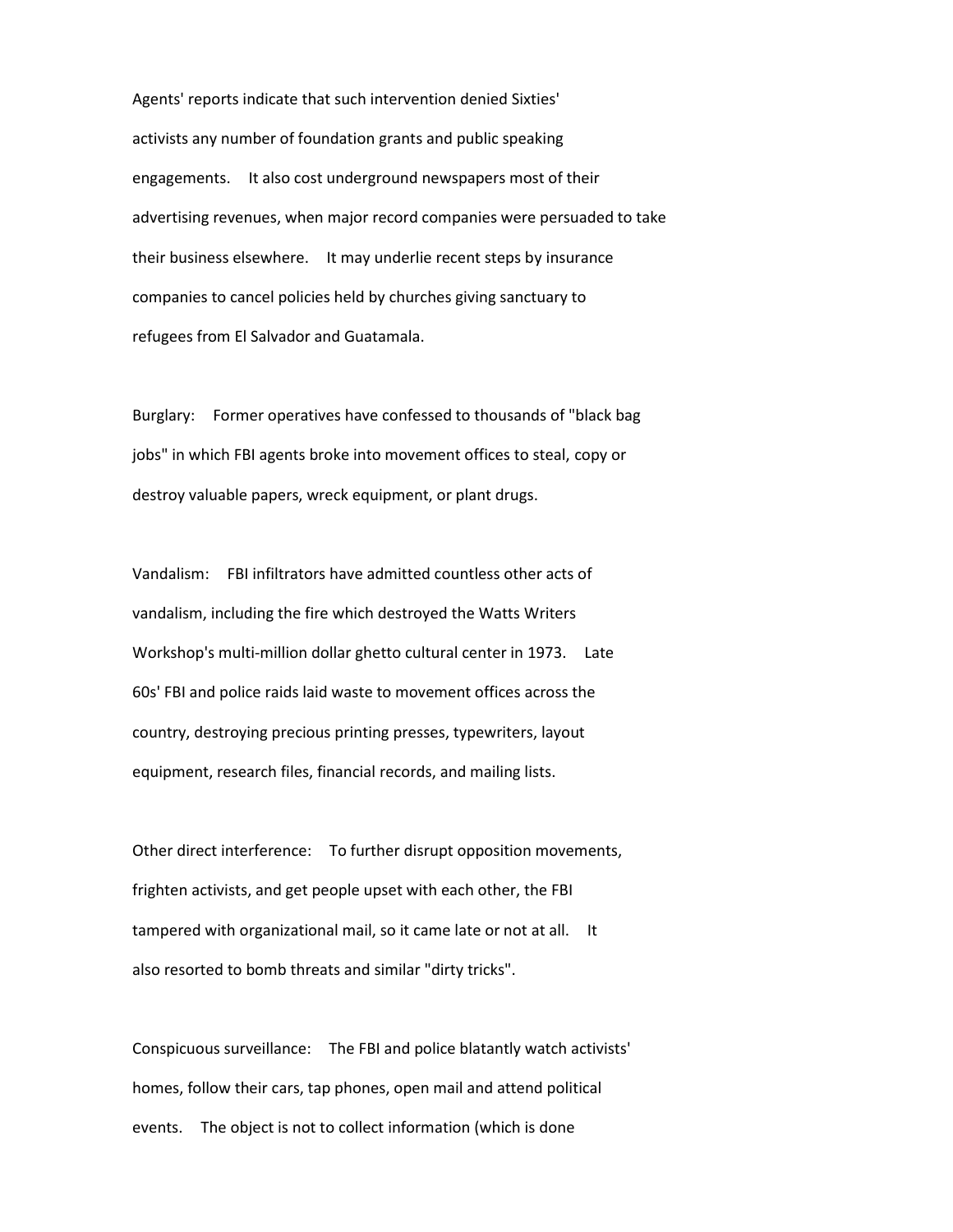surreptiously), but to harass and intimidate.

Attempted interviews: Agents have extracted damaging information from activists who don't know they have a legal right to refuse to talk, or who think they can outsmart the FBI. COINTELPRO directives recommend attempts at interviews throughout political movements to "enhance the paranoia endemic in these circles" and "get the point across that there is an FBI agent behind every mailbox."

Grand juries: Unlike the FBI, the Grand Jury has legal power to make you answer its questions. Those who refuse, and are required to accept immunity from use of their testimony against them, can be jailed for contempt of court. (Such "use immunity" enables prosecutors to get around the constitutional protection against self-incrimination.)

The FBI and the US Dept. of Justice have manipulated this process to turn the grand jury into an instrument of political repression. Frustrated by jurors' consistent refusal to convict activists of overtly political crimes, they convened over 100 grand juries between l970 and 1973 and subpoenaed more than 1000 activists from the Black, Puerto Rican, student, women's and anti-war movements. Supposed pursuit of fugitives and "terrorists" was the usual pretext. Many targets were so terrified that they dropped out of political activity. Others were jailed without any criminal charge or trial, in what amounts to a U.S. version of the political internment procedures employed in South Africa and Northern Ireland.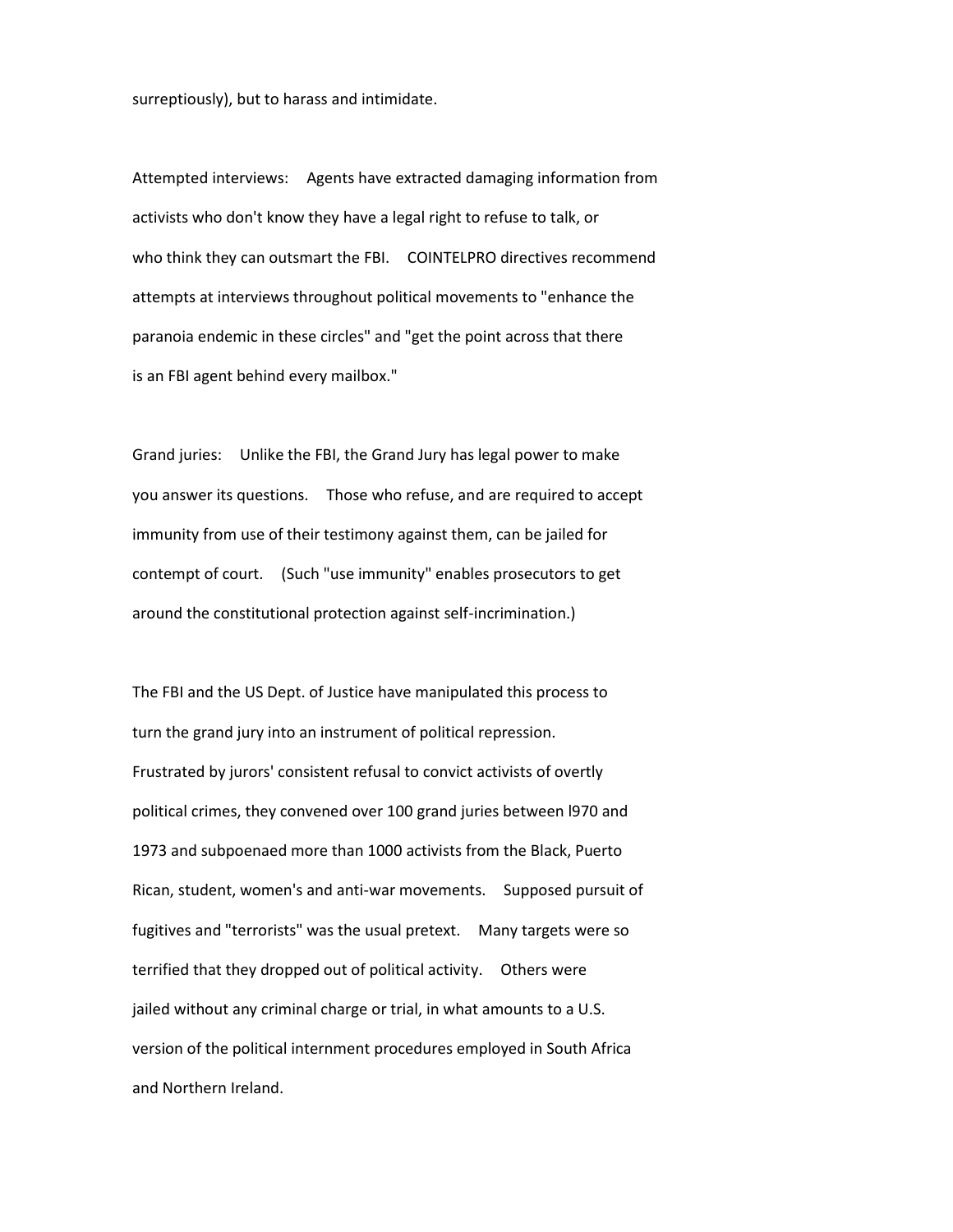False arrest and prosecution: COINTELPRO directives cite the Philadelphia FBI's success in having local militants "arrested on every possible charge until they could no longer make bail" and "spent most of the summer in jail." Though the bulk of the activists arrested in this manner were eventually released, some were convicted of serious charges on the basis of perjured testimony by FBI agents, or by co-workers who the Bureau had threatened or bribed.

The object was not only to remove experienced organizers from their communities and to divert scarce resources into legal defense, but even more to discredit entire movements by portraying their leaders as vicious criminals. Two victims of such frame-ups, Native American activist Leonard Peltier and 1960s' Black Panther official Elmer "Geronimo" Pratt, have finally gained court hearings on new trial motions.

Others currently struggling to re-open COINTELPRO convictions include Richard Marshall of the American Indian Movement and jailed Black Panthers Herman Bell, Anthony Bottom, Albert Washington (the "NY3"), and Richard "Dhoruba" Moore.

Intimidation: One COINTELPRO communique urged that "The Negro youths and moderates must be made to understand that if they succumb to revolutionary teaching, they will be dead revolutionaries."

Others reported use of threats (anonymous and overt) to terrorize activists, driving some to abandon promising projects and others to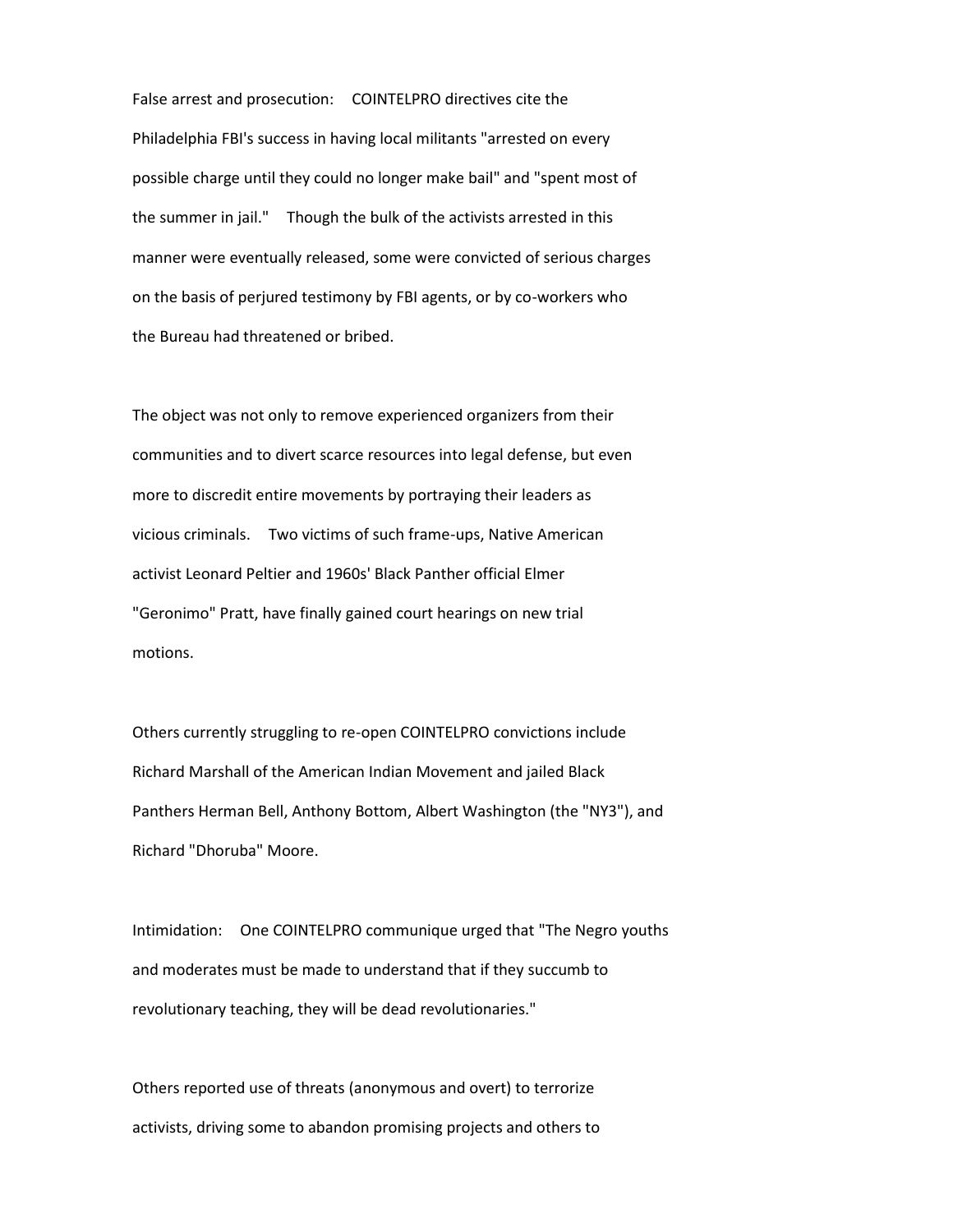leave the country. During raids on movement offices, the FBI and police routinely roughed up activists and threatened further violence. In August, 1970, they forced the entire staff of the Black Panther office in Philadelphia to march through the streets naked.

Instigation of violence: The FBI's infiltrators and anonymous notes and phone calls incited violent rivals to attack Malcolm X, the Black Panthers, and other targets. Bureau records also reveal maneuvers to get the Mafia to move against such activists as black comedian Dick Gregory.

A COINTELPRO memo reported that "shootings, beatings and a high degree of unrest continue to prevail in the ghetto area of southeast San Diego...it is felt that a substantial amount of the unrest is directly attributable to this program."

Covert aid to right-wing vigilantes: In the guise of a COINTELPRO against "white hate groups," the FBI subsidized, armed, directed and protected the Klu Klux Klan and other right-wing groups, including a "Secret Army Organization" of California ex-Minutemen who beat up Chicano activists, tore apart the offices of the San Diego Street Journal and the Movement for a Democratic Military, and tried to kill a prominent anti-war organizer. Puerto Rican activists suffered similar terrorist assaults from anti-Castro Cuban groups organized and funded by the CIA.

Defectors from a band of Chicago-based vigilantes known as the "Legion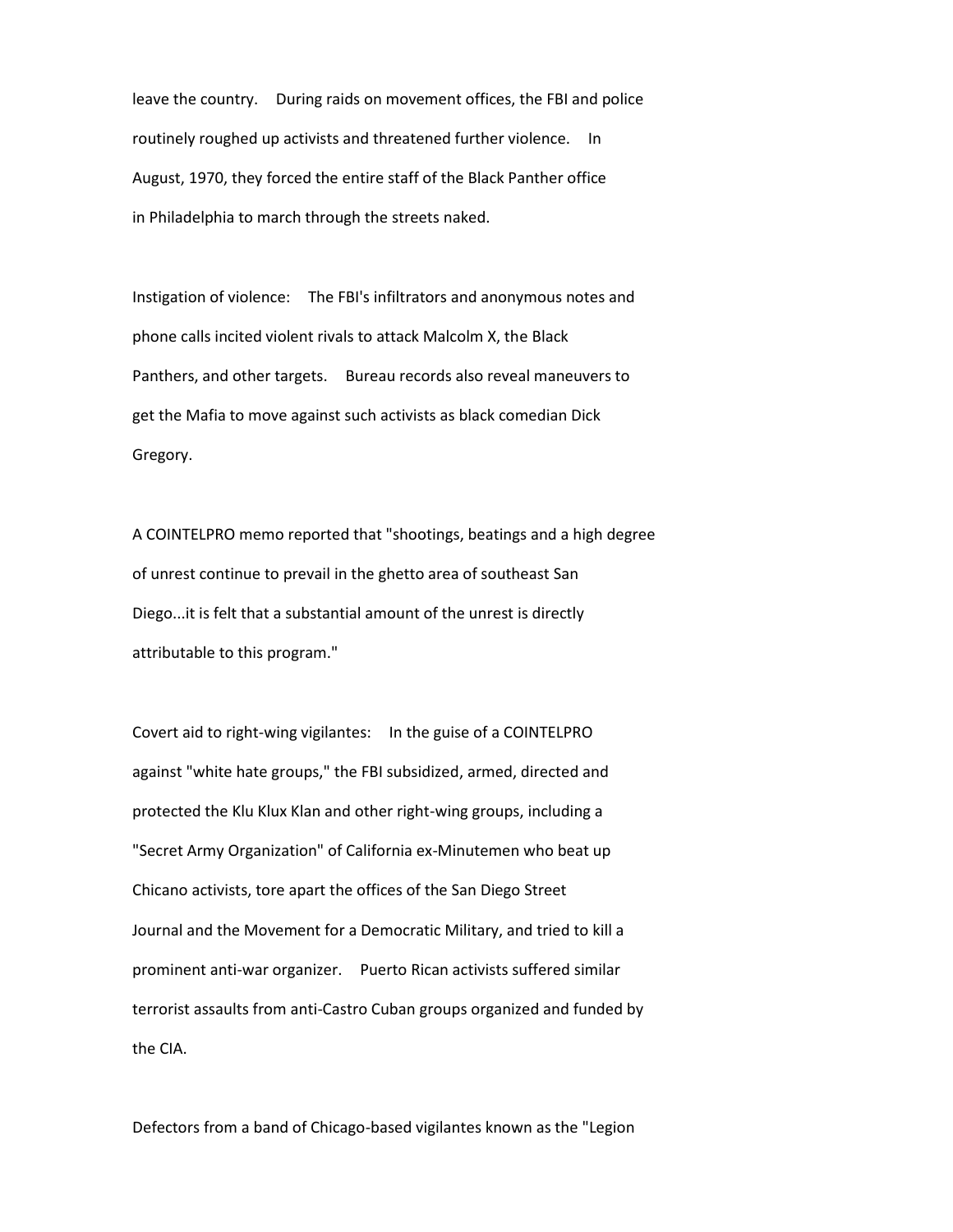of Justice" disclosed that the funds and arms they used to destroy book stores, film studios and other centers of opposition had secretly been supplied by members of the Army's 113th Military Intelligence Group.

Assassination: The FBI and police were implicated directly in murders of Black and Native American leaders. In Chicago, police assassinated Black Panthers Fred Hampton and Mark Clark, using a floor plan supplied by an FBI informer who apparently also had drugged Hampton's food to make him unconscious during the raid.

FBI records show that this accomplice received a substantial bonus for his services. Despite an elaborate cover-up, a blue-ribbon commision and a U.S Court of Appeals found the deaths to be the result not of a shootout, as claimed by police, but of a carefully orchestrated, Vietnam-style "search and destroy mission".

# GUIDELINES FOR COPING WITH HARASSMENT, INTIMIDATION & VIOLENCE:

1. Establish security procedures appropriate to your group's level of activity and discuss them thoroughly with everyone involved. Control access to keys, files, letterhead, funds, financial records, mailing lists, etc. Keep duplicates of valuable documents. Safeguard address books, and do not carry them when arrest is likely.

2. Careful records of break-ins, thefts, bomb threats, raids, arrests, strange phone noises (not always taps or bugs), harassment, etc. will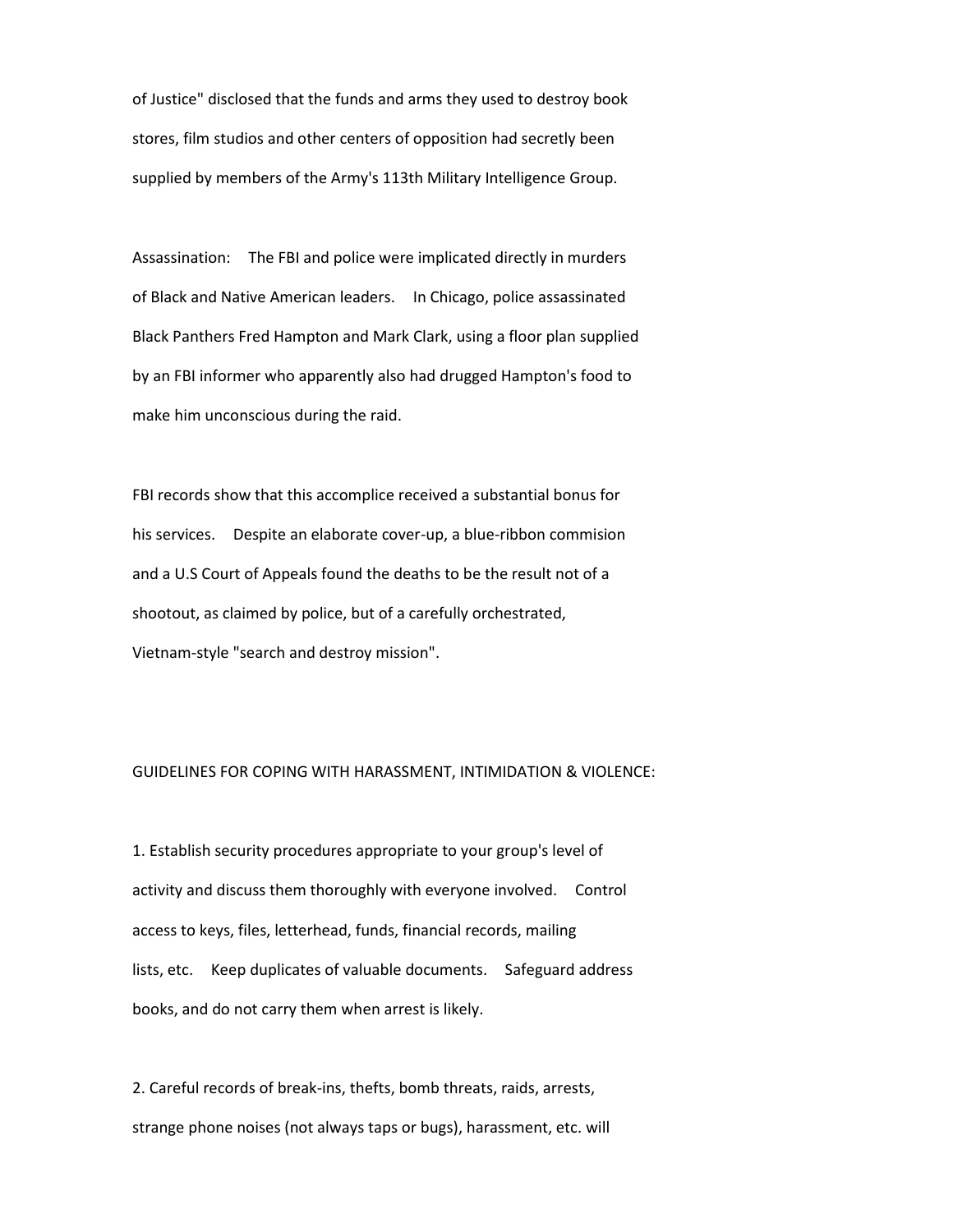help you to discern patterns and to prepare reports and testimony.

3. Don't talk to the FBI. Don't let them in without a warrant. Tell others that they came. Have a lawyer demand an explanation and instruct them to leave you alone.

4. If an activist does talk, or makes some other honest error, explain the harm that could result. But do not attempt to ostracize a sincere person who slips up. Isolation only weakens a person's ability to resist. It can drive someone out of the movement and even into the arms of the police.

5. If the FBI starts to harass people in your area, alert everyone to refuse to cooperate (see box). Call the Movement Support Network's Hotline:(2l2) 614-6422. Set up community meetings with speakers who have resisted similar harassment elsewhere. Get literature, films, etc. through the organizations listed in the back of this pamphlet. Consider "Wanted" posters with photos of the agents, or guerilla theater which follows them through the city streets.

6. Make a major public issue of crude harassment, such as tampering with your mail. Contact your congressperson. Call the media. Demonstrate at your local FBI office. Turn the attack into an opportunity for explaining how covert intervention threatens fundamental human rights.

7. Many people find it easier to tell an FBI agent to contact their lawyer than to refuse to talk. Once a lawyer is involved, the Bureau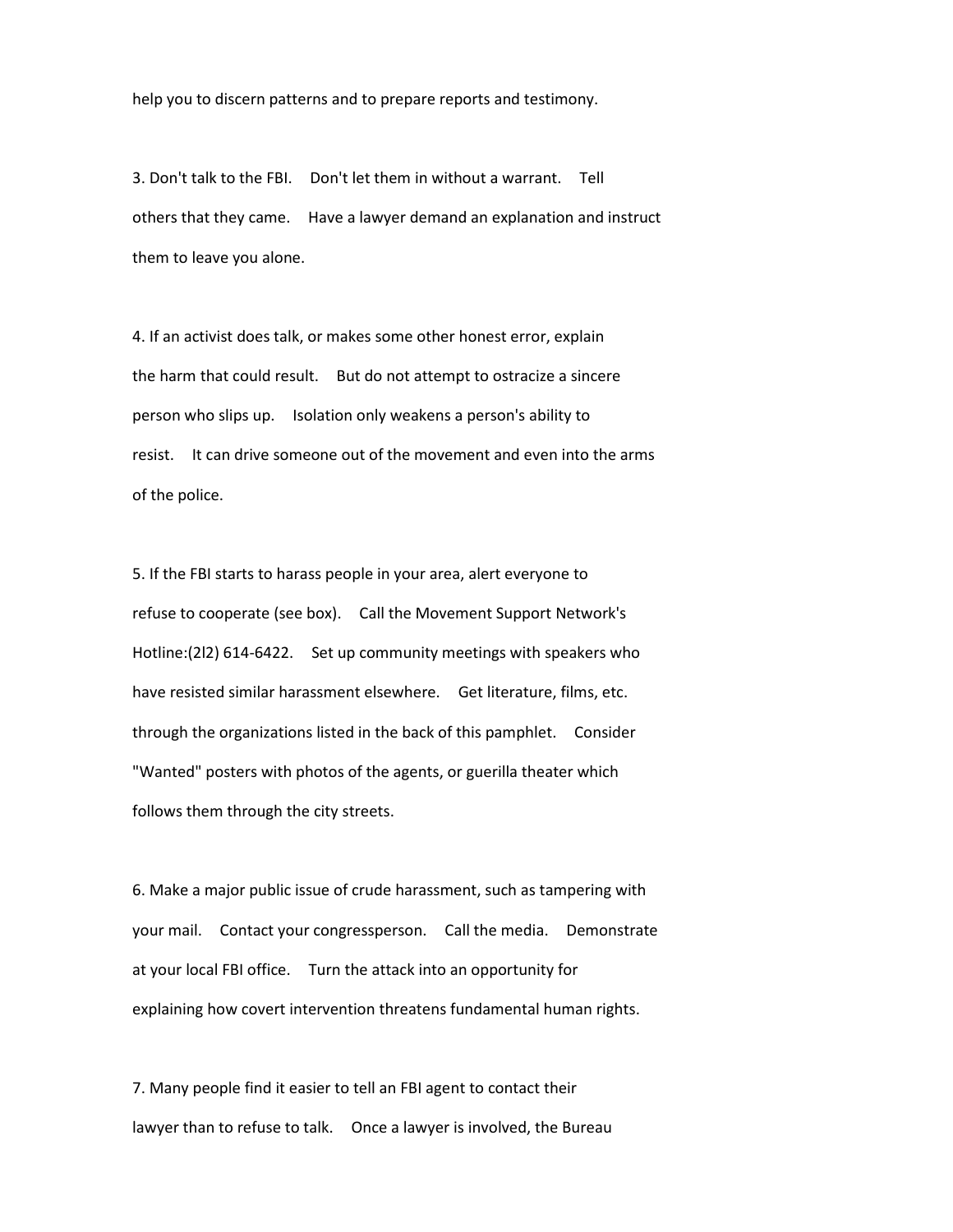generally pulls back, since it has lost its power to intimidate. If possible, make arrangements with a local lawyer and let everyone know that agents who visit them can be referred to that lawyer. If your group engages in civil disobedience or finds itself under intense police pressure, start a bail fund, train some members to deal with the legal system, and develop an ongoing relationship with a sympathetic local lawyer.

8. Organizations listed in the back of this pamphlet can also help resist grand jury harassment. Community education is important, along with legal, financial, child care, and other support for those who protect a movement by refusing to divulge information about it. If a respected activist is subpoenaed for obviously political reasons, consider trying to arrange for sanctuary in a local church or synagogue.

9. While the FBI and police are entirely capable of fabricating criminal charges, any law violations make it easier for them to set you up. The point is not to get so up-tight and paranoid that you can't function, but to make a realistic assessment based on your visibility and other pertinent circumstances.

10. Upon hearing of Fred Hampton's murder, the Black Panthers in Los Angeles fortified their offices and organized a communications network to alert the community and news media in the event of a raid. When the police did attempt an armed assault four days later, the Panthers were able to hold off the attack until a large community and media presence enabled them to leave the office without casualties. Similar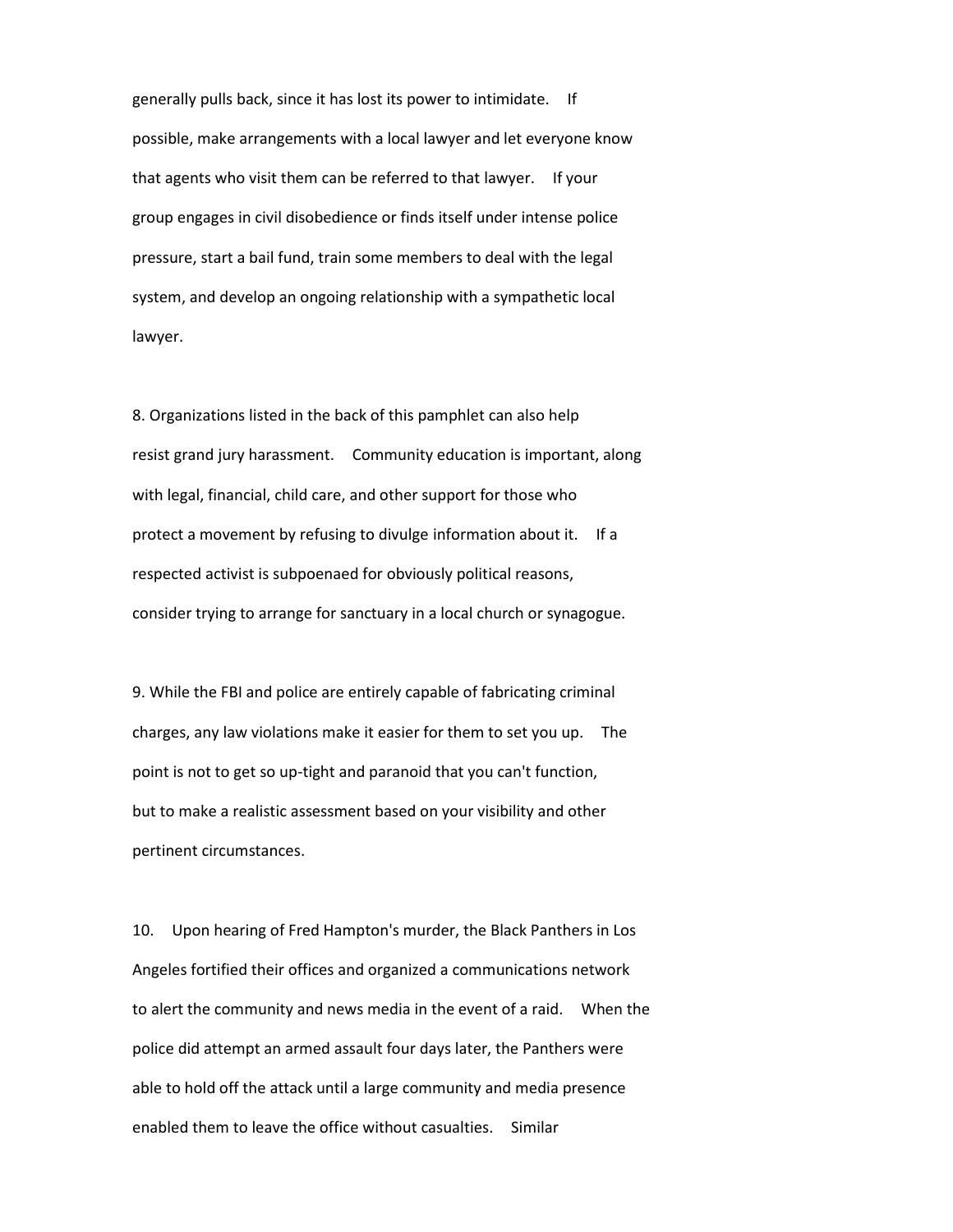preparation can help other groups that have reason to expect right-wing or police assaults.

11. Make sure your group designates and prepares other members to step in if leaders are jailed or otherwise incapacitated. The more each particpant is able to think for herself or himself and take responsibility, the better will be the group's capacity to cope with crises.

### ORGANIZING PUBLIC OPPOSITION TO COVERT INTERVENTION

A BROAD-BASED STRATEGY: No one existing political organization or movement is strong enough, by itself, to mobilize the public pressure required to signficantly limit the ability of the FBI, CIA and police to subvert our work. Some activists oppose covert intervention because it violates fundamental constitutional rights. Others stress how it weakens and interferes with the work of a particular group or movement. Still others see covert action as part of a political and economic system which is fundamentally flawed. Our only hope is to bring these diverse forces together in a single, powerful alliance.

Such a broad coalition cannot hold together unless it operates with clearly-defined principles. The coalition as a whole will have to oppose covert intervention on certain basic grounds--such as the threat to democracy, civil liberties and social justice, leaving its members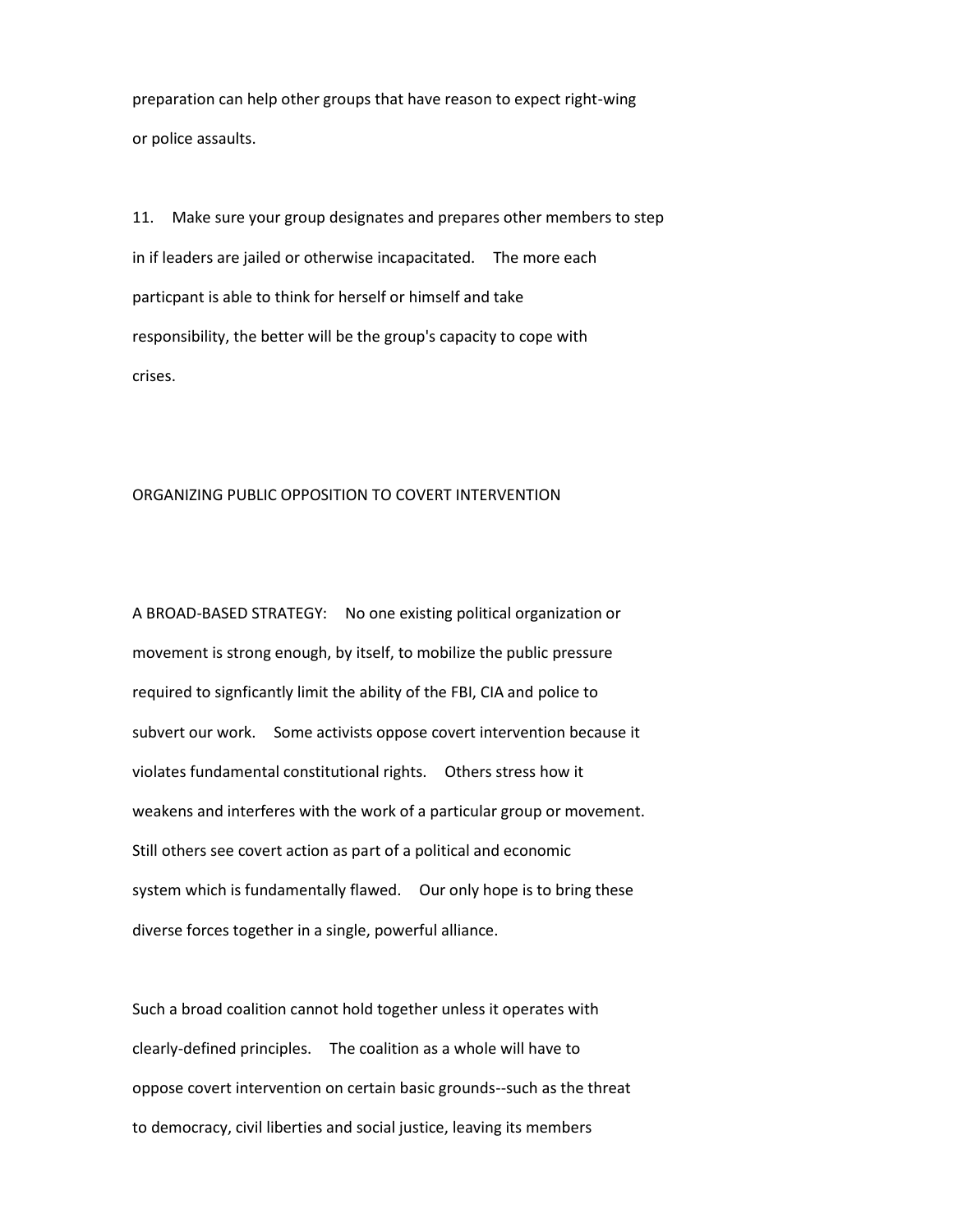free to put forward other objections and analyses in their own names. Participants will need to refrain from insisting that only their views are "politically correct" and that everyone else has "sold out."

Above all, we will have to resist the government's manuevers to divide us by moving against certain groups, while subtly suggesting that it will go easy on the others, if only they dissociate themselves from those under attack. This strategy is evident in the recent Executive Order and Guidelines, which single out for infiltration and disruption people who support liberation movements and governments that defy U.S. hegemony or who entertain the view that it may at times be necessary to break the law in order to effectuate social change.

DIVERSE TACTICS: For maximum impact, local and national coalitions will need a multi-faceted approach which effectively combines a diversity of tactics, including:

l. Investigative research to stay on top of, and document, just what the FBI, CIA and police are up to.

2. Public education through forums, rallies, radio and TV, literature, film, high school and college curricula, wallposters, guerilla theater, and whatever else proves interesting and effective.

3. Legislative lobbying against administration proposals to strengthen covert work, cut back public access to information, punish government "whistle-blowers", etc. Coalitions in some cities and states have won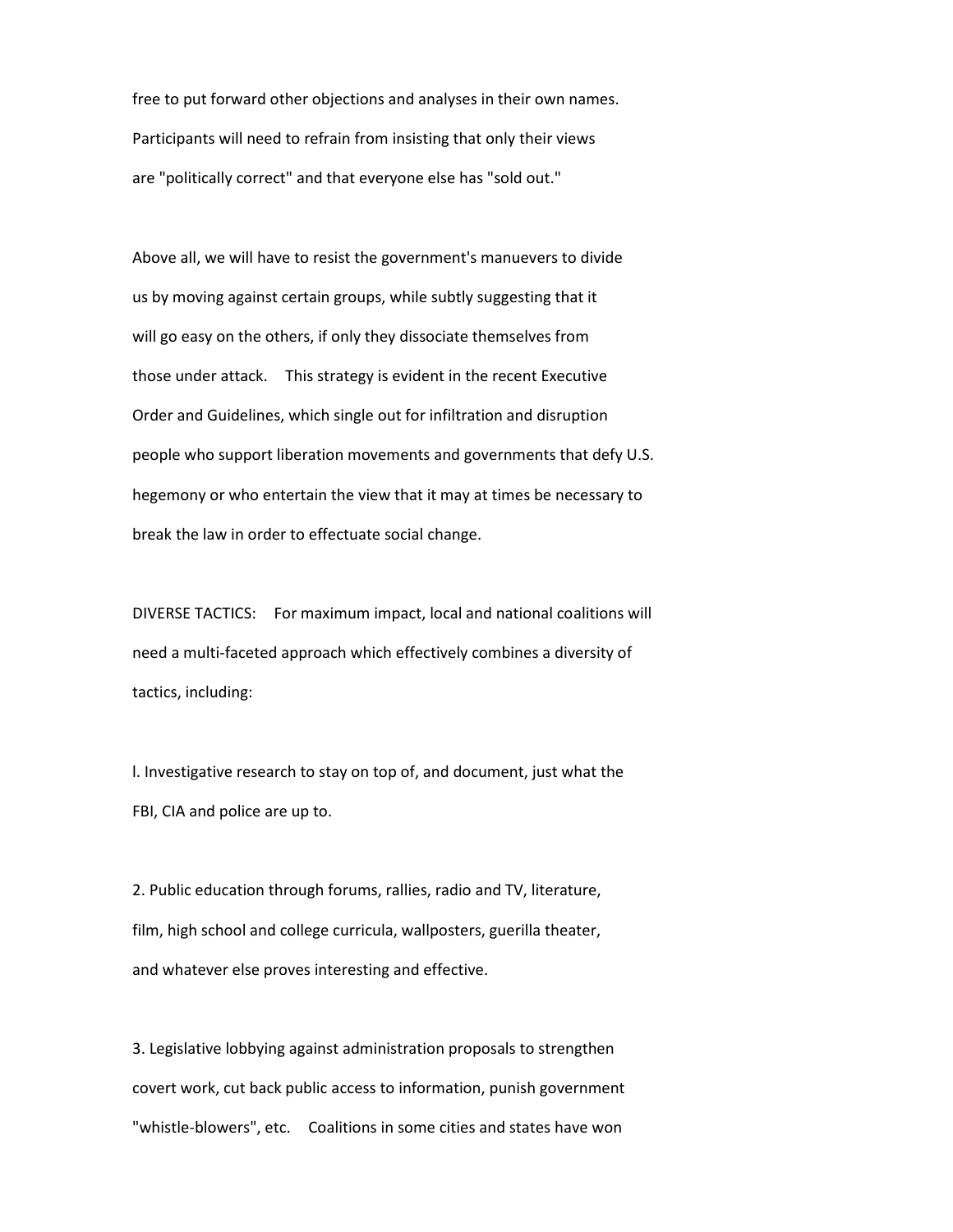legislative restrictions on surveillance and covert action. The value of such victories will depend our ability to mobilize continuing, vigilant public pressure for effective enforcement.

4. Support for the victims of covert intervention can reduce somewhat the harm done by the FBI, CIA and police. Organizing on behalf of grand jury resisters, political prisoners, and defendants in political trials offers a natural forum for public education about domestic covert action.

5. Lawsuits may win financial compensation for some of the people harmed by covert intervention. Class action suits, which seek a court order (injunction) limiting surveillance and covert action in a particular city or judicial district, have proved a valuable source of information and publicity. They are enormously expensive, however, in terms of time and energy as well as money. Out-of-court settlements in some of these cases have given rise to bitter disputes which split coalitions apart, and any agreement is subject to reinterpretation or modification by increasingly conservative, administration-oriented federal judges.

The US Court of Appeals in Chicago has ruled that the consent decree against the FBI there affects only operations based "solely on the political views of a group or an individual," for which the Bureau can conjure no pretext of a "genuine concern for law enforcement."

6. Direct action, in the form of citizens' arrests, mock trials, picketlines, and civil disobedience, has recently greeted CIA recruiters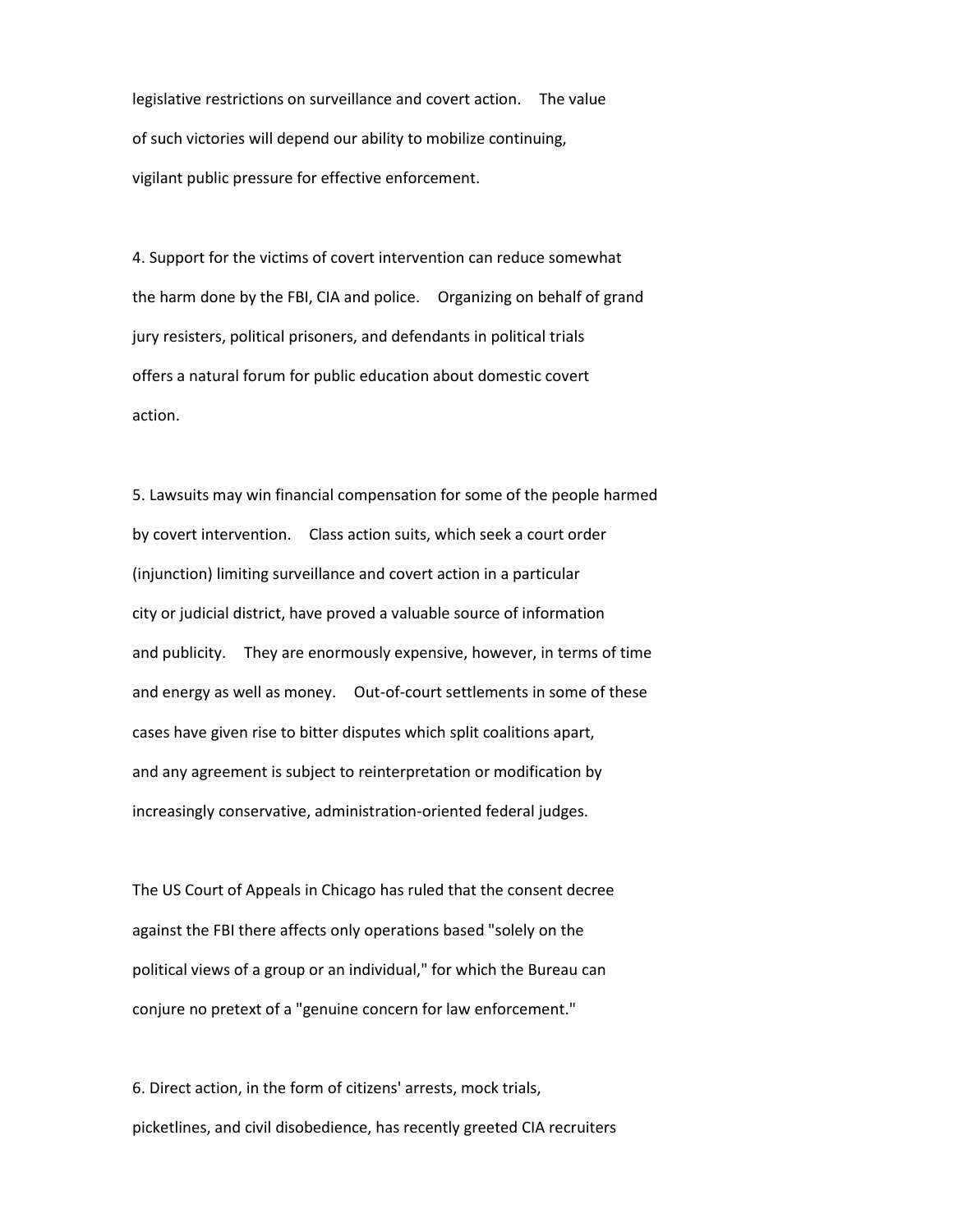on a number of college campuses. Although the main focus has been on the Agency's international crimes, its domestic activities have also received attention. Similar actions might be organized to protest recruitment by the FBI and police, in conjunction with teach-ins and other education about domestic covertaction. Demonstrations against Reagan's attempts to bolster covert intervention, or against particular FBI, CIA or police operations, could also raise public consciousness and focus activists' outrage.

PROSPECTS: Previous attempts to mobilize public opposition, especially on a local level, indicate that a broad coalition, employing a multi-faceted approach, may be able to impose some limits on the government's ability to discredit and disrupt our work. It is clear, however, that we currently lack the power to eliminate such intervention. While fighting hard to end domestic covert action, we need also to study the forms it takes and prepare ourselves to cope with it as effectively as we can.

Above all, it is essential that we resist the temptation to so preoccupy ourselves with repression that we neglect our main work. Our ability to resist the government's attacks depends ultimately on the strength of our movements. So long as we continue to advocate and organize effectively, no manner of intervention can stop us.

(This file was found elsewhere on the Internet and uploaded to the Patriot FTP site by S.P.I.R.A.L., the Society for the Protection of

------------------------------------------------